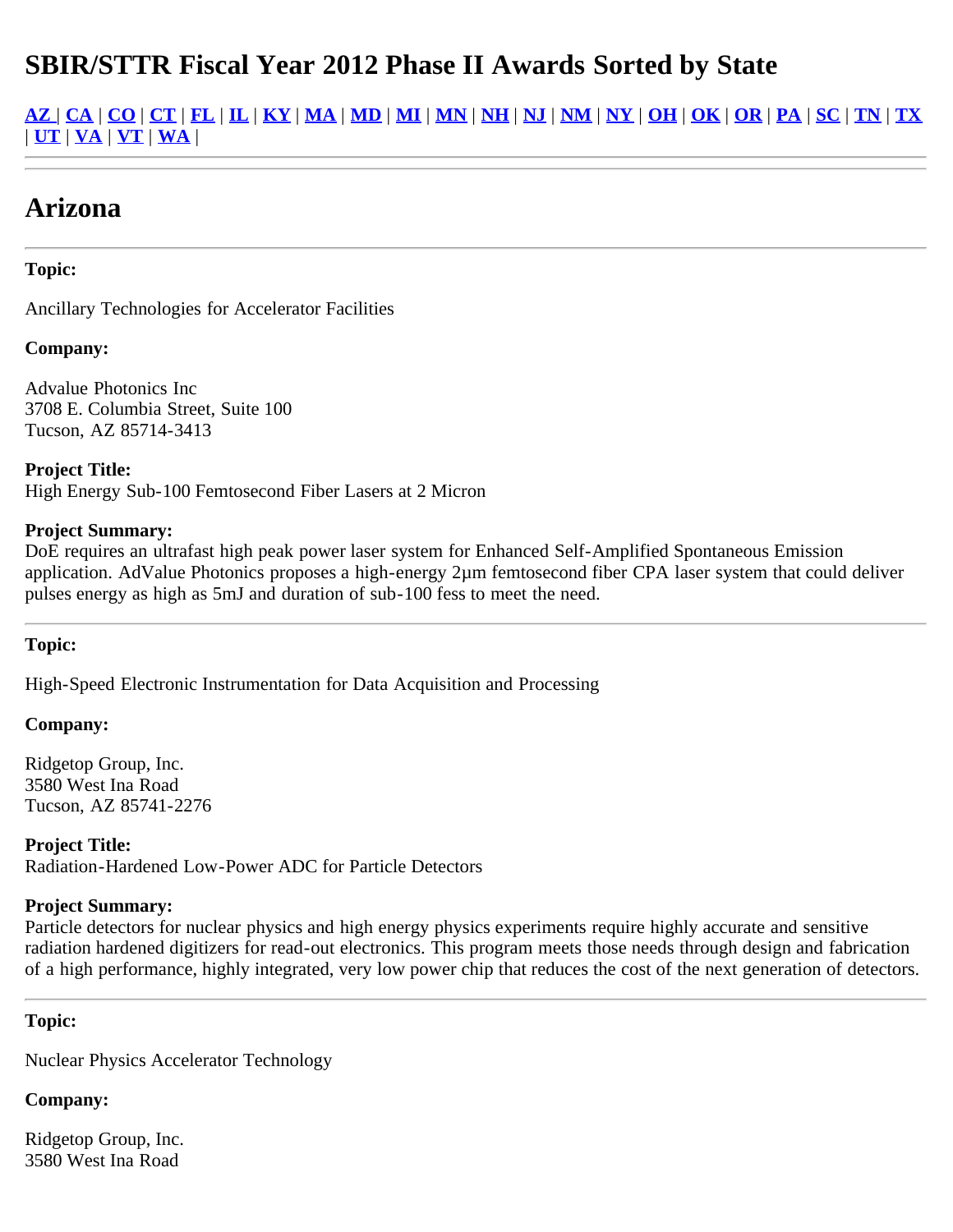Tucson, AZ 85741-2276

#### **Project Title:**

High-Performance ADC for Particle Accelerator Instrumentation Applications

#### **Project Summary:**

The study of high-energy sub-atomic particle behavior is limited by speed, resolution, power, and radiation tolerance of components used in instruments that control accelerators. This solution addresses all these issues with a novel data converter that exceeds state-of-the-art performance for generating and controlling particle beams necessary to conduct required experiments.

# **California**

## **Topic:**

Atmospheric Measurement Technology

### **Company:**

Aerosol Dynamics Inc. 935 Grayson Street Berkeley, CA 94710-2640

### **Project Title:**

Aerosol Mobility Imaging for Rapid Size Distribution Measurement

#### **Project Summary:**

Airborne particles, many of them originating from energy- related activities, adversely affect climate, human health and visibility. These effects depend on the particle size. An instrument will be developed for rapid measurement of these sized particles, with wide-ranging applications to research and industry.

#### **Topic:**

Instrumentation for Advanced Chemical Imaging

#### **Company:**

Anasys Instruments Corp 121 Gray Avenue, Suite 100 Santa Barbara, CA 93101-1809

### **Project Title:**

High Speed Wideband Infrared nano-Spectroscopy

#### **Project Summary:**

I This project will address a major unmet need in materials science and industry by developing a novel microscope platform that will enable chemical analysis at the nanoscale. This new microscope will accelerate the development of new high performance materials and will enable new scientific discoveries.

## **Topic:**

Data Management and Storage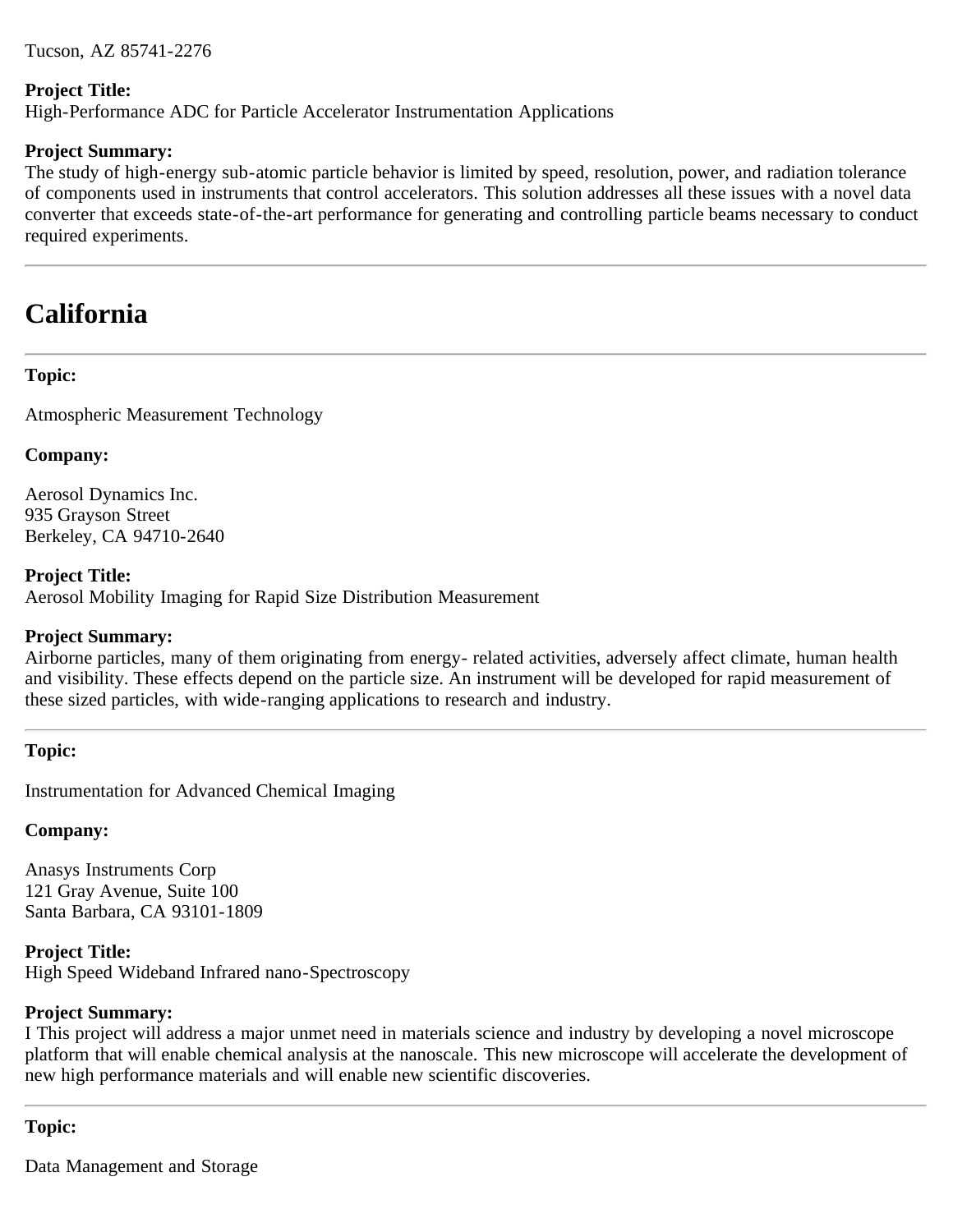Antek Peripherals Inc. 21451 Continental Circle Saratoga, CA 95070-6505

#### **Project Title:**

Significantly Enhance Hard Disk Drive Performance by Using Titanium Foil Disk Substrates

#### **Project Summary:**

The Internet, computing and data storage are a large part of our daily lives as these enable social networking, communication, business, entertainment and Government. Research done in this project will allow the popular hard disk drive to store more data, transfer it faster, and consume significantly less energy.

#### **Topic:**

Accelerator Technology for the International Linear Collider

#### **Company:**

Calabazas Creek Research, Inc. 690 Port Drive San Mateo, CA 94404-1010

#### **Project Title:**

10 MW Annular Beam Klystron for Accelerators

#### **Project Summary:**

This project will develop a 10 MW, 1.3 GHz annular beam klystron (ABK). The advanced design of the ABK will reduce system costs below that for systems using conventional klystrons. The ABK will be useful for research and medical accelerators, and other DoD and commercial applications.

#### **Topic:**

Fusion Science and Technology

#### **Company:**

Calabazas Creek Research, Inc. 690 Port Drive San Mateo, CA 94404-1010

**Project Title:** Advanced Output Coupling for High Power Gyrotrons

#### **Project Summary:**

Successful development of a direct coupler and broad band, high power window will enable more efficient operation of fusion research devices while saving approximately \$500,000 for each gyrotron installation. It would establish the U.S as the leader in high power gyrotron tech- nology.

#### **Topic:**

Flywheel Energy Storage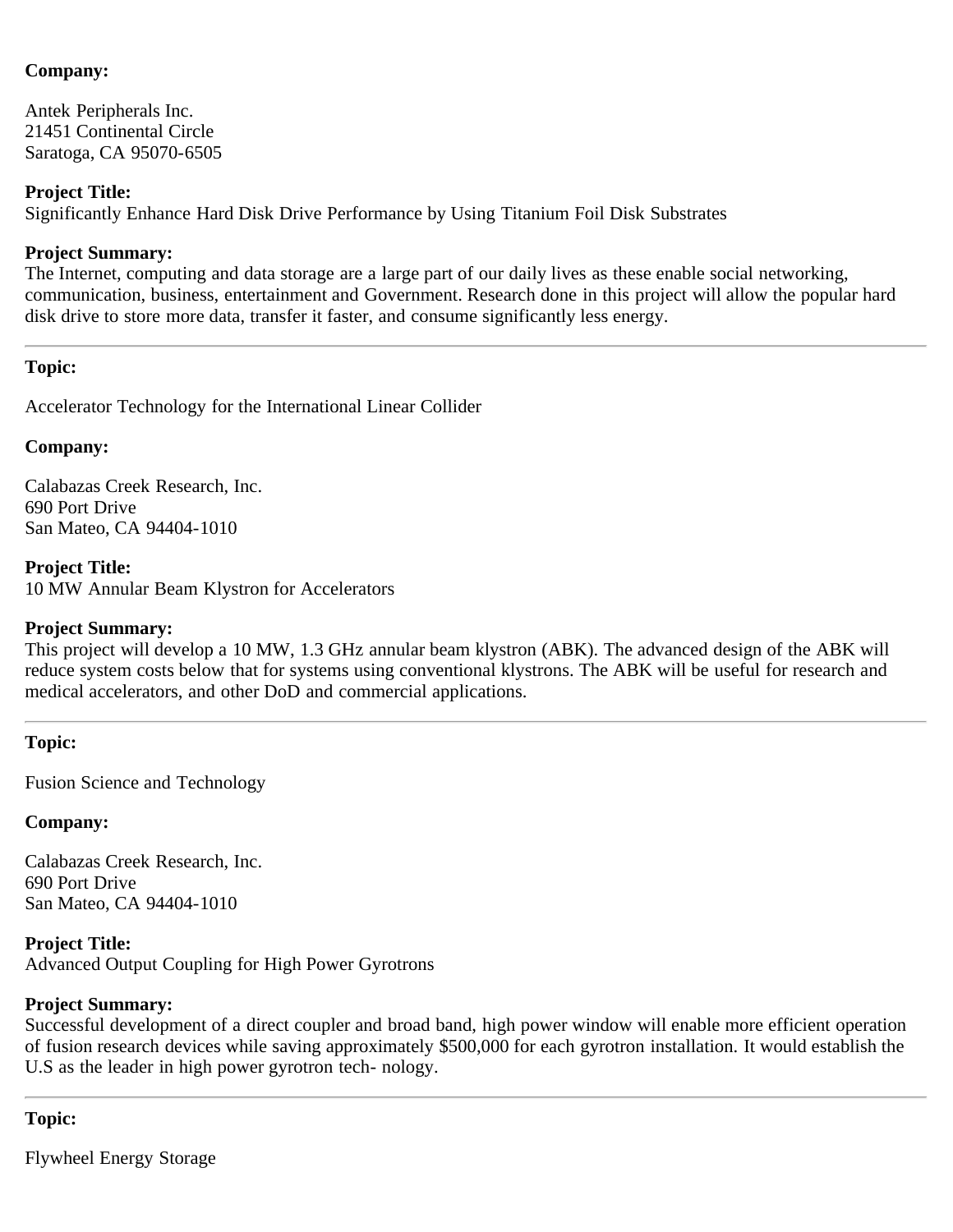Calnetix Technologies, LLC 23695 Via Del Rio Yorba Linda, CA 92887-2715

## **Project Title:**

Shaft-less, Hub-less High Strength Steel Flywheel

## **Project Summary:**

This cost effective flywheel system provides (1) boost power to maintain frequency regulation for blackout prevention (2) temporary large scale energy storage at solar or wind farms to store energy that can be transmitted during times of increased demand, or (3) for ramping power to prevent grid impact as renewable source output varies.

## **Topic:**

Smart Facilities and Green Networks

## **Company:**

Decision Detective Corporation 4354 Town Center Blvd. Suite #114-250 El Dorado Hills, CA 95762-7116

## **Project Title:**

Power Management Optimization Platform for High Performance Computing and Data Centers

## **Project Summary:**

Decision Detective software creates accurate and timely intelligence from monitored High Performance Computing and datacenter climate conditioning equipment that saves significant energy and lowers operational costs, all while maintaining high computing system availability and reliability.

## **Topic:**

Global Nuclear Safeguards Research and Development

# **Company:**

Dirac Solutions Inc. 6773 Sierra Ct., Suite C Dublin, CA 94568-2650

# **Project Title:**

Ultra-secure RF Tags for Safeguards and Security

# **Project Summary:**

This project builds on the work of the DOE national laboratories to develop UHF and Ultra-wideband (UWB) RFID tags for safeguards and security needs in the DOE and other agencies. The resulting tags will be reliable, perform in harsh environments, and incorporate sophisticated security features.

## **Topic:**

Advanced Concepts and Technology for High Energy Accelerators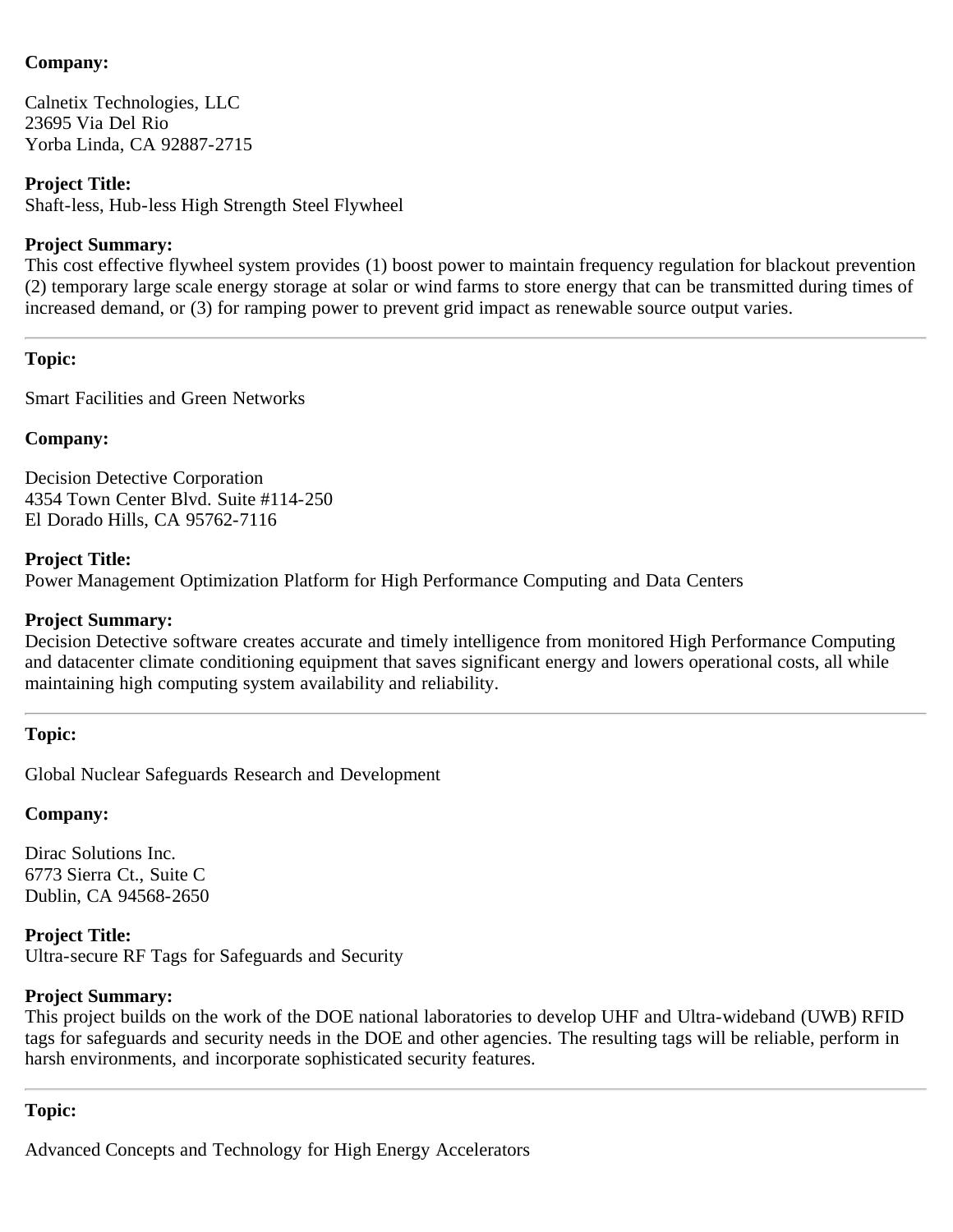Far-tech, Inc. 10350 Science Center Drive Suite 150 San Diego, CA 92121-1136

### **Project Title:**

Rapidly Tunable RF Cavity for Accelerators

#### **Project Summary:**

An innovative accelerating structure is being developed for use in high intensity fixed-field alternate gradient accelerators to be used for basic physics research, industrial, accelerator driven subcritical nuclear reactor, and medical cancer therapy applications.

## **Topic:**

Nuclear Physics Accelerator Technology

### **Company:**

Far-tech, Inc. 10350 Science Center Drive Suite 150 San Diego, CA 92121-1136

**Project Title:** Integrated Modeling Tool for Electron-Beam Based Ion-Sources

#### **Project Summary:**

This project will develop a numerical modeling tool that will guide and optimize electron-beam based ion-sources for research and industrial applications. The tool will minimize trial and error experiments in current experiments, and help design future advanced devices, which is crucial for rare isotope ion sources that are needed in nuclear physics research, and further in medical and industrial applications.

#### **Topic:**

Advanced Cooling And Waste Heat Recovery Technologies

# **Company:**

Innosense, LLC 2531 West 237th Street SUITE 127 Torrance, CA 90505-

**Project Title:** Aerogel Impregnated Polyurethane Piping and Duct Insulation

# **Project Summary:**

This project will develop an eco-friendly product, InsuGel, which will serve a growing market that focuses on energysaving construction and renovation methods. InsuGel is compliant with the mission of the "Building America" program delivering building retrofit measures to assist in improving efficiency of existing homes.

## **Topic:**

Carbon Cycle Measurements of the Atmosphere and the Biosphere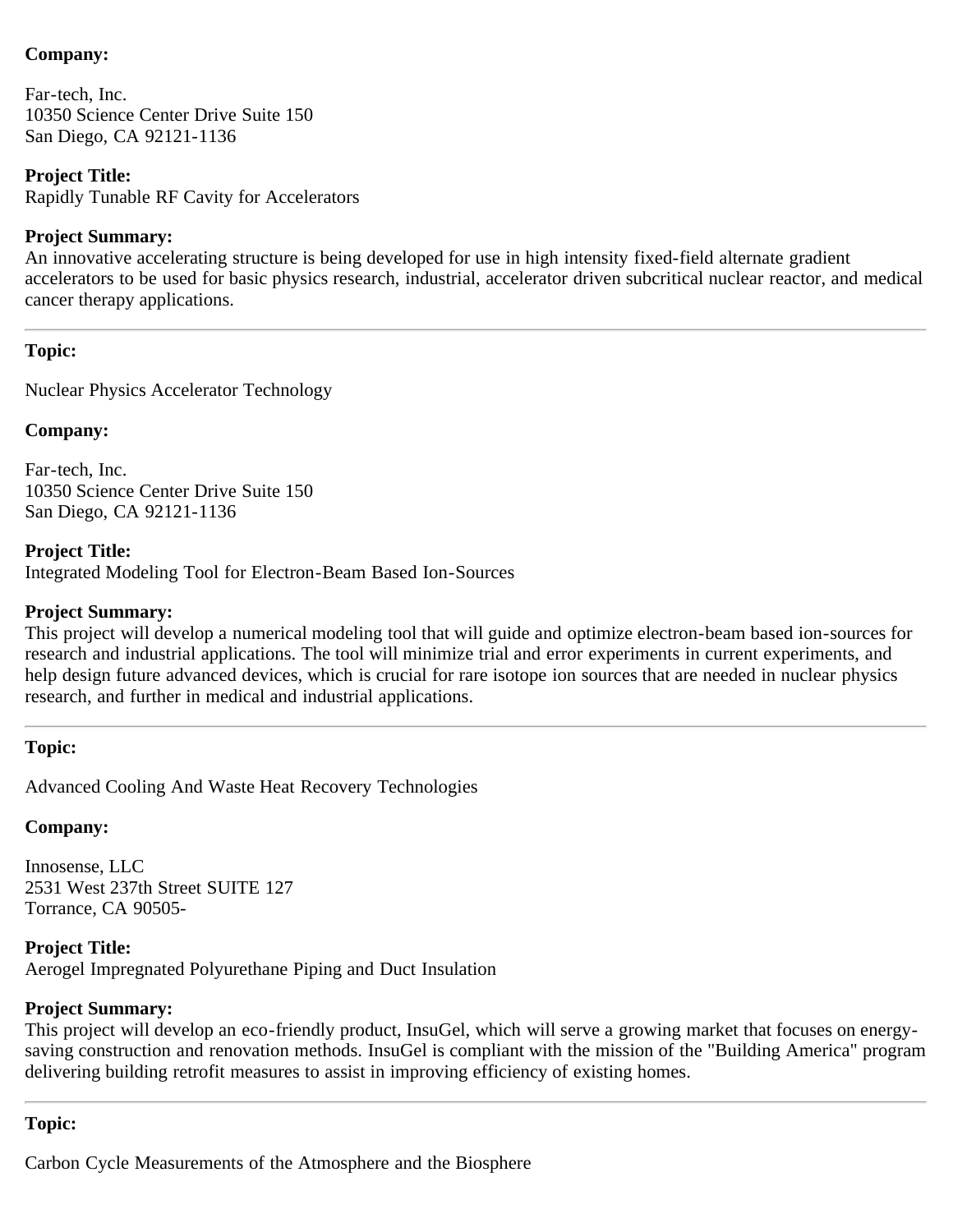Los Gatos Research 67 East Evelyn Avenue Suite 3 Mountain View, CA 94041-1518

### **Project Title:**

Isotopic Carbon Dioxide Analyzer for Flux Measurements

### **Project Summary:**

This project will develop a novel instrument based on a new laser technology called Off-Axis ICOS to measure carbon dioxide with unprecedented speed, accuracy and precision. The instrument may be applied for environmental studies of the carbon cycle, medical diagnostics for disease detection, and industrial monitoring.

## **Topic:**

Production of Bioenergy and Biofuels From Cellulosic and Non-Food Biomass

### **Company:**

Lygos, Inc 1534 Innes Ave. San Francisco, CA 94124-

**Project Title:** Microbial production of dicarboxylic acids

### **Project Summary:**

This project will develop renewable routes to produce commodity and specialty chemicals currently made from petroleum. Lygos' processes can be applied domestically to convert waste agricultural material into chemicals that are predominantly manufactured abroad today.

#### **Topic:**

Advanced Fossil Energy Research

#### **Company:**

Makel Engineering, Inc. 1585 Marauder Street Chico, CA 95973-9064

**Project Title:** Integral Packaging of High Temperature Sensors for In-Situ Measurements

#### **Project Summary:**

Novel sensor materials are being developed for the detection of gas species in harsh environment. These materials enable enhanced process control of advanced power generation systems, such as coal gasification and turbines. Process control enables increased efficiency and reduced emissions.

#### **Topic:**

Advanced Sources for Accelerator Facilities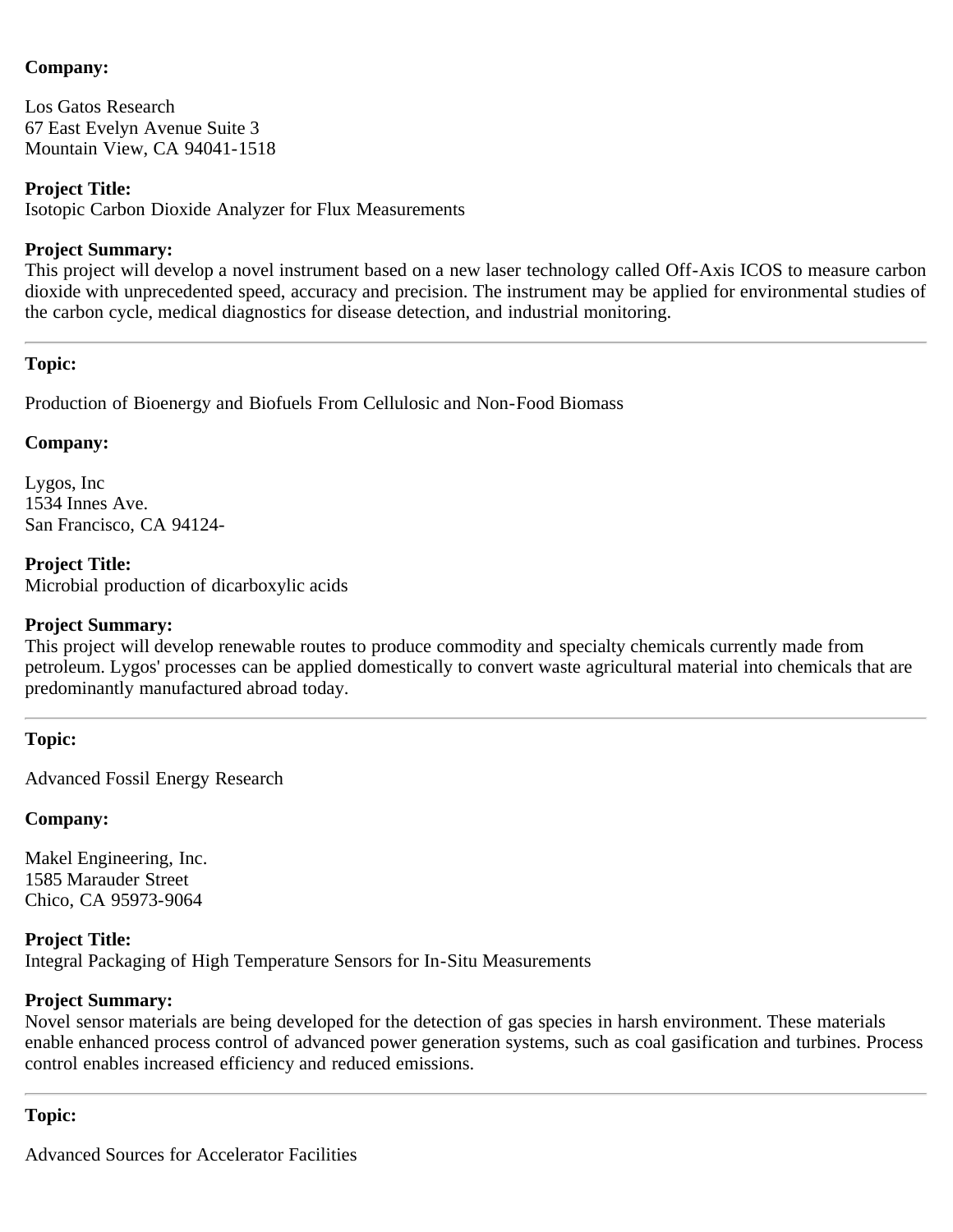Radiabeam Technologies, LLC. 1717 Stewart Street Santa Monica, CA 90404-4021

#### **Project Title:**

Praseodymium Undulator with Textured Dysprosium Poles for Compact X-ray FEL Applications

#### **Project Summary:**

Synchrotron radiation light source facilities provide critical capability to material science, chemistry, structural biology, pharmaceutical research and medicine. In this project a novel magnetic device is proposed to significantly enhance the performance of existing and future light sources.

#### **Topic:**

Ancillary Technologies for Accelerator Facilities

#### **Company:**

Radiabeam Technologies, LLC. 1717 Stewart Street Santa Monica, CA 90404-4021

#### **Project Title:**

A User-Friendly, Modular Simulation Tool for Laser-Electron Beam Interactions

#### **Project Summary:**

Present accelerator simulation software is narrowly focused with very steep learning curves. We will develop a userfriendly code with an intuitive interface for experimental design and analysis.

#### **Topic:**

Instrumentation for Electron Micropscopy and Scanning Probe Microscopy

#### **Company:**

Radiabeam Technologies, LLC. 1717 Stewart Street Santa Monica, CA 90404-4021

**Project Title:** Novel Ultrafast Electron Diffraction System

#### **Project Summary:**

The proposed "streaked"-Ultra Electron Diffraction system (SUED) will produce innovative and groundbreaking results in many scientific areas, such as materials science, biology and chemistry. This will be possible thanks to a further improvement in the understanding of ultrafast phenomena with the SUED system.

#### **Topic:**

Imaging and Radiochemistry

#### **Company:**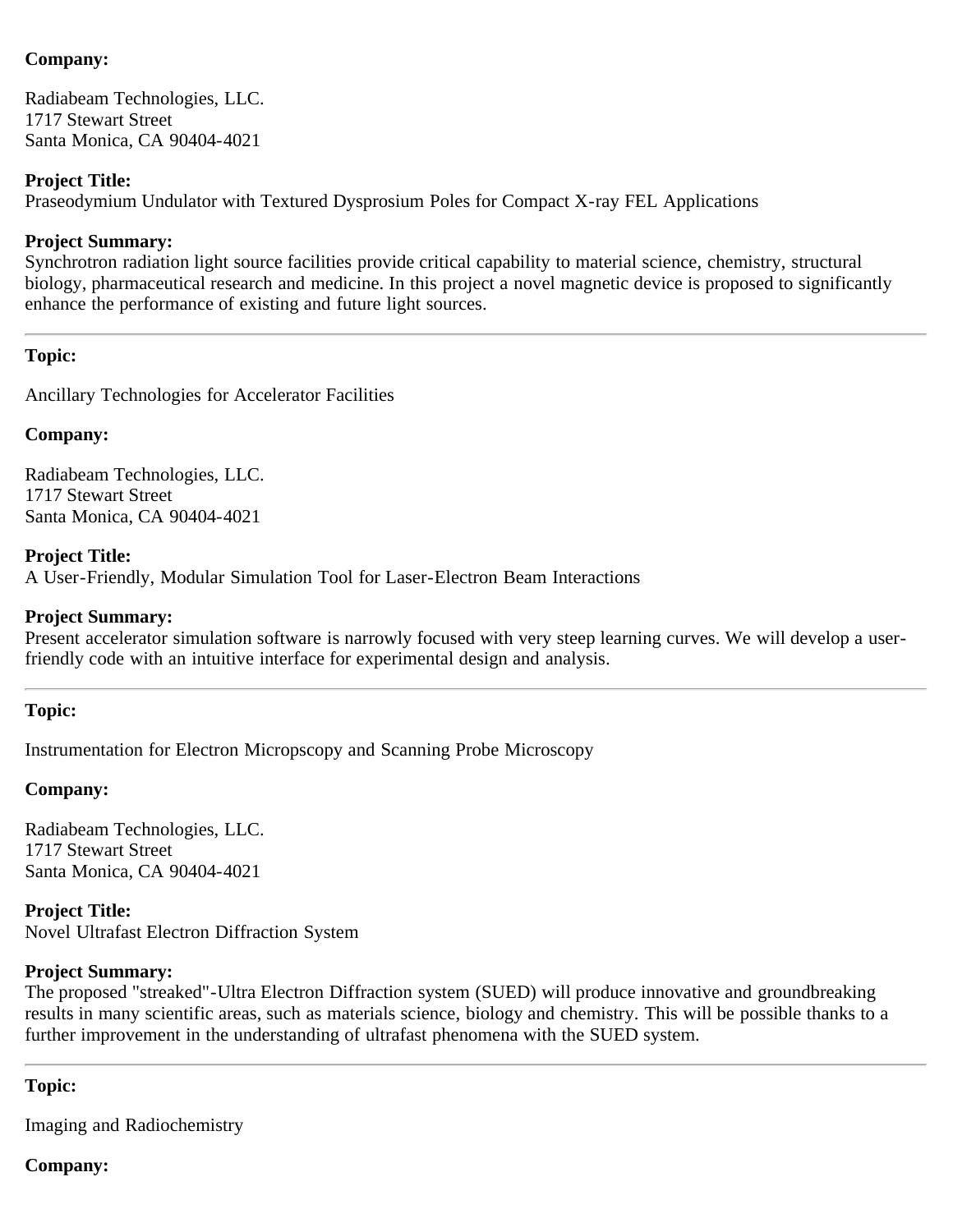Sofie Biosciences, Inc. 6162 Bristol Parkway Culver State CA 90230-6604

### **Project Title:**

Commercialization of a Microscale, Point of Use Radiosynthesis Device for the Development and Production of PET Probes

### **Project Summary:**

Positron Emission Tomography (PET) provides images of the biology of living systems, from microorganisms in the environment to disease pathways in patients. An affordable, compact, chip-based device to produce PET probes ondemand will enable scientists to image diverse biological systems by eliminating barriers that currently restrict probe availability and diversity.

### **Topic:**

Advanced Technology Applications for Buildings

#### **Company:**

Soraa, Inc. 6500 Kaiser Drive Fremont, CA 94555-3613

#### **Project Title:**

Large-Area Semipolar Ammonothermal GaN Substrates for High-Power LEDs

## **Project Summary:**

This project will develop disruptive substrate technology for gallium nitride based light emitting diodes (LEDs) to improve performance and reduce costs. The new technology could revolutionize solid state lighting and lead to enormous energy savings.

#### **Topic:**

Enhanced Availability of Climate Model Output

# **Company:**

Vertum Partners LP 2400 Beverly Blvd Los Angeles, CA 90057-1002

**Project Title:** Assessing Climate Change Effects on Wind Energy Phase II

# **Project Summary:**

<span id="page-7-0"></span>This project will develop a software tool that will quantify and reduce the uncertainties of atmospheric factors in wind energy production. This will allow wind farm project analysts and risk assessors the ability to lower costs of wind energy production and plan for the benefits and risks of a changing climate.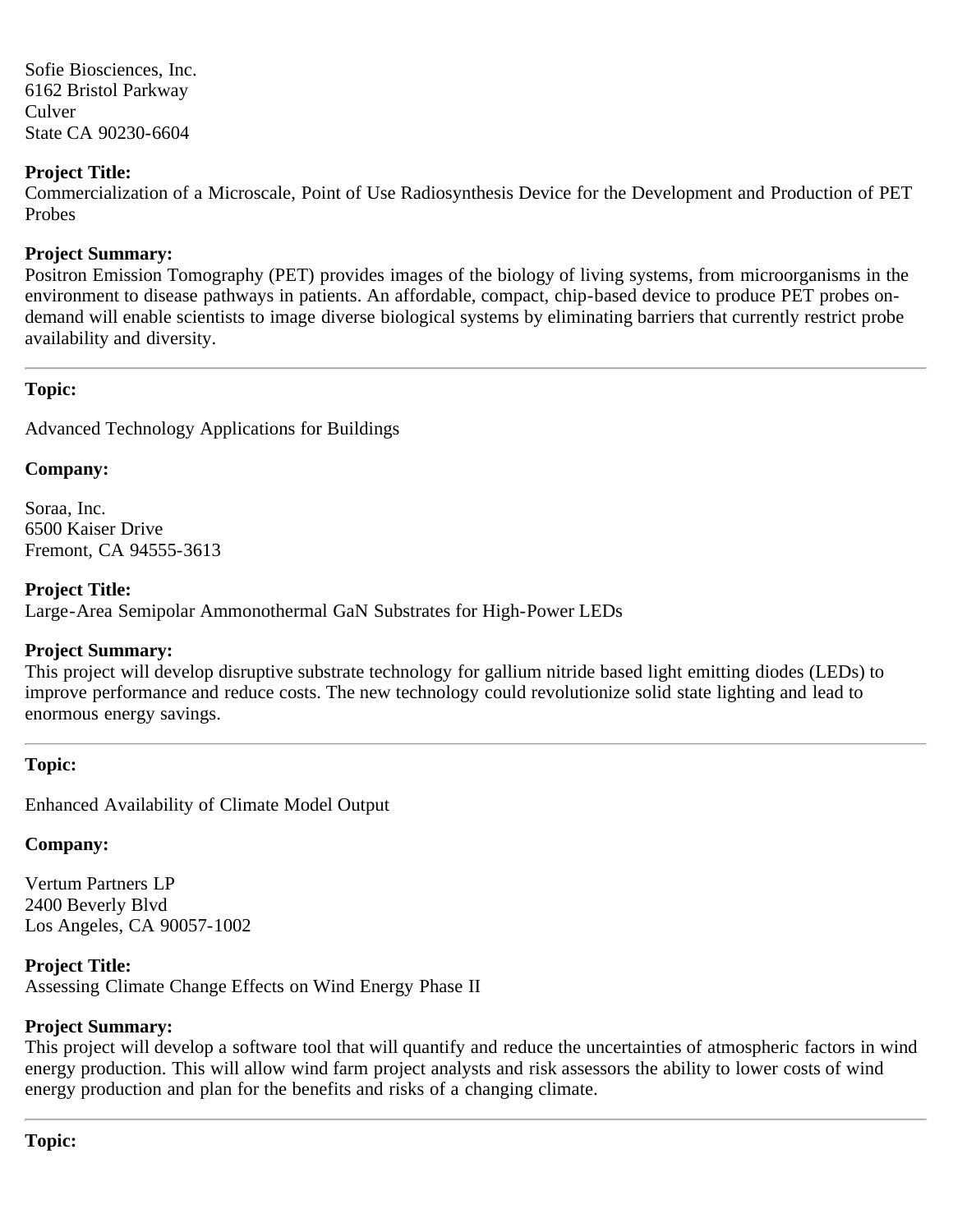### Nuclear Physics Electronics Design and Fabrication

#### **Company:**

Xia, LLC 31057 Genstar Road Hayward, CA 94544-0000

### **Project Title:**

High Density Low Cost Readout Electronics for Large Scale Radiation Detectors

#### **Project Summary:**

Development of affordable, high performance digital readout electronics is vital to support cutting- edge nuclear science research at the nation's nuclear facilities and universities. This proposed work will help maintain U.S. scientific and technological leadership role in the world, educate and train future nuclear science workforce, and improve homeland security.

# **Colorado**

## **Topic:**

Instrumentation for Materials Research Using Ultra-Bright or Ultra-Fast X-Ray Sources

#### **Company:**

Kapteyn-murnane Laboratories Inc. 1855 S 57th Ct Boulder, CO 80301-2811

#### **Project Title:**

Tunable Narrow-Band High Harmonic Beamline Optimized for Ultrafast Soft X-Ray Photoemission and Imaging

#### **Project Summary:**

This project will develop a tunable, tabletop, ultrafast soft X–ray beamline that is not available commercially for the study of new materials and nano-devices. This beamline is developed by integrating an extreme ultraviolet and soft Xray light source based on nonlinear up-conversion and a novel monochromator optimized for this light source.

#### **Topic:**

Fusion Science and Technology

#### **Company:**

Lodestar Research Corporation 2400 Central Ave. P-5 Boulder, CO 80301-2843

**Project Title:** ArbiTER: A Flexible Eigenvalue Solver for Edge Fusion Plasma Applications

#### **Project Summary:**

A computer program is proposed to assist in testing other simulation codes used in fusion research. This program is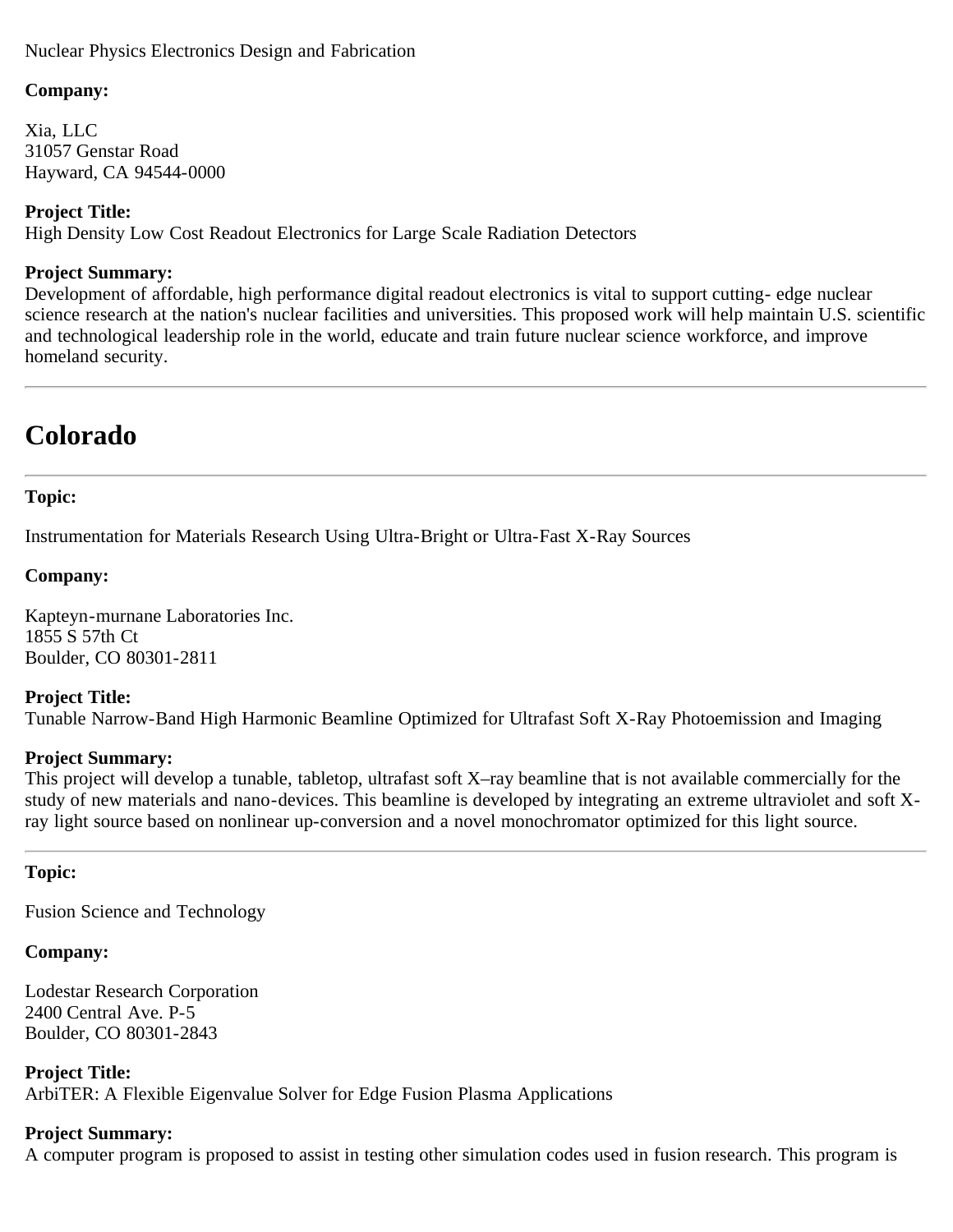designed to be flexible enough to be applied to a wide variety of such codes, thus saving programming effort compared to codes that simulate a single physics model.

## **Topic:**

Atmospheric Measurement Technology

## **Company:**

Spec Incorporated 3022 Sterling Circle Suite 200 Boulder, CO 80301-2377

# **Project Title:**

Tethered Balloon Systems for Arctic Measurements in the Near-Surface Atmosphere

# **Project Summary:**

Long-term measurements in Arctic stratus clouds are needed to improve climate prediction models. The Arctic is a region which is warming at twice the rate of the global average is thought to be a harbinger of global warming. A second-generation tethered balloon system with sophisticated sensors for measuring Arctic cloud properties will be built and deployed to the DOE site at Oliktok Point, Alaska. The demonstration field project will show proof-ofconcept for collecting long- term data in Arctic stratus clouds.

## **Topic:**

Advanced Technologies for Nuclear Energy

# **Company:**

Sporian Microsystems, Inc. 515 Courtney Way Suite B Lafayette, CO 80026-8821

# **Project Title:**

Advanced SiCN Materials and Sensors for Generation IV Reactors

## **Project Summary:**

A novel high temperature ceramic material and sensing technology is proposed to support the design and safe operation of Generation IV nuclear power systems.

# **Topic:**

Climate Control Technologies for Fossil Energy Applications

# **Company:**

Tda Research, Inc. 12345 W. 52nd Ave. Wheat Ridge, CO 80033-1916

**Project Title:** A Novel Sorbent to Reduce CO2 Emissions from Existing Coal-Fired Power Plants

# **Project Summary:**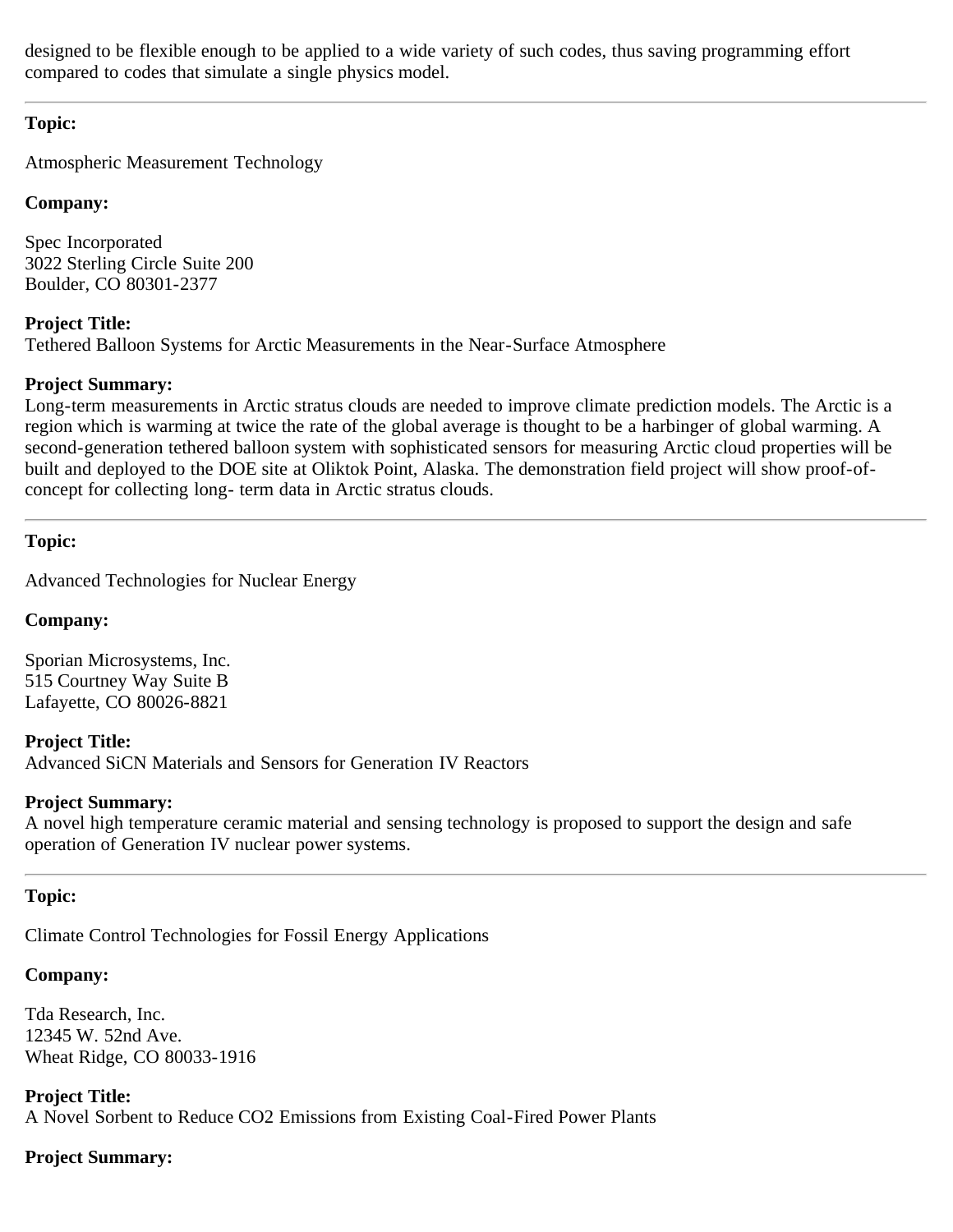This project will develop a new low cost material to effectively remove CO2 from the effluents of existing coal-fired power plants. This process is a highly efficient and environmentally responsible way to generate electricity without emitting greenhouse gases and to overcome the economic and environmental problems that limit the full utilization of coal

## **Topic:**

Advanced Sources for Accelerator Facilities

## **Company:**

Tech-x Corporation 5621 Arapahoe Ave Boulder, CO 80303-1379

## **Project Title:**

Software for Modeling and Design of Robust GaAs Photocathodes

## **Project Summary:**

Novel high-current, high-brightness, low emittance electron sources are required for free electron lasers, major upgrades of X-ray light source and particle accelerator facilities in the portfolio of the Department of Energy to enable the development of new energy efficient, medical, and military technologies. High-fidelity software is being developed with new capabilities to design photocathodes for modern applications.

## **Topic:**

Collaboration, Scientific Visualization and Data Understanding

## **Company:**

Tech-x Corporation 5621 Arapahoe Ave Boulder, CO 80303-1379

**Project Title:** Visualizing Staggered Vector Fields

# **Project Summary:**

Visualization artifacts due to the misplacement of electromagnetic in computer simulations carry a cost in accuracy and lost productivity. We will remedy this problem by extending the leading, DOE funded, visualization tool VisIt and by developing a commercial product (PerceptEM), which will satisfy the needs of the electromagnetic modeling community.

## <span id="page-10-0"></span>**Topic:**

Instrumentation and Tools for Materials Research Using Neutron Scattering

# **Company:**

Tech-x Corporation 5621 Arapahoe Ave Boulder, CO 80303-1379

# **Project Title:**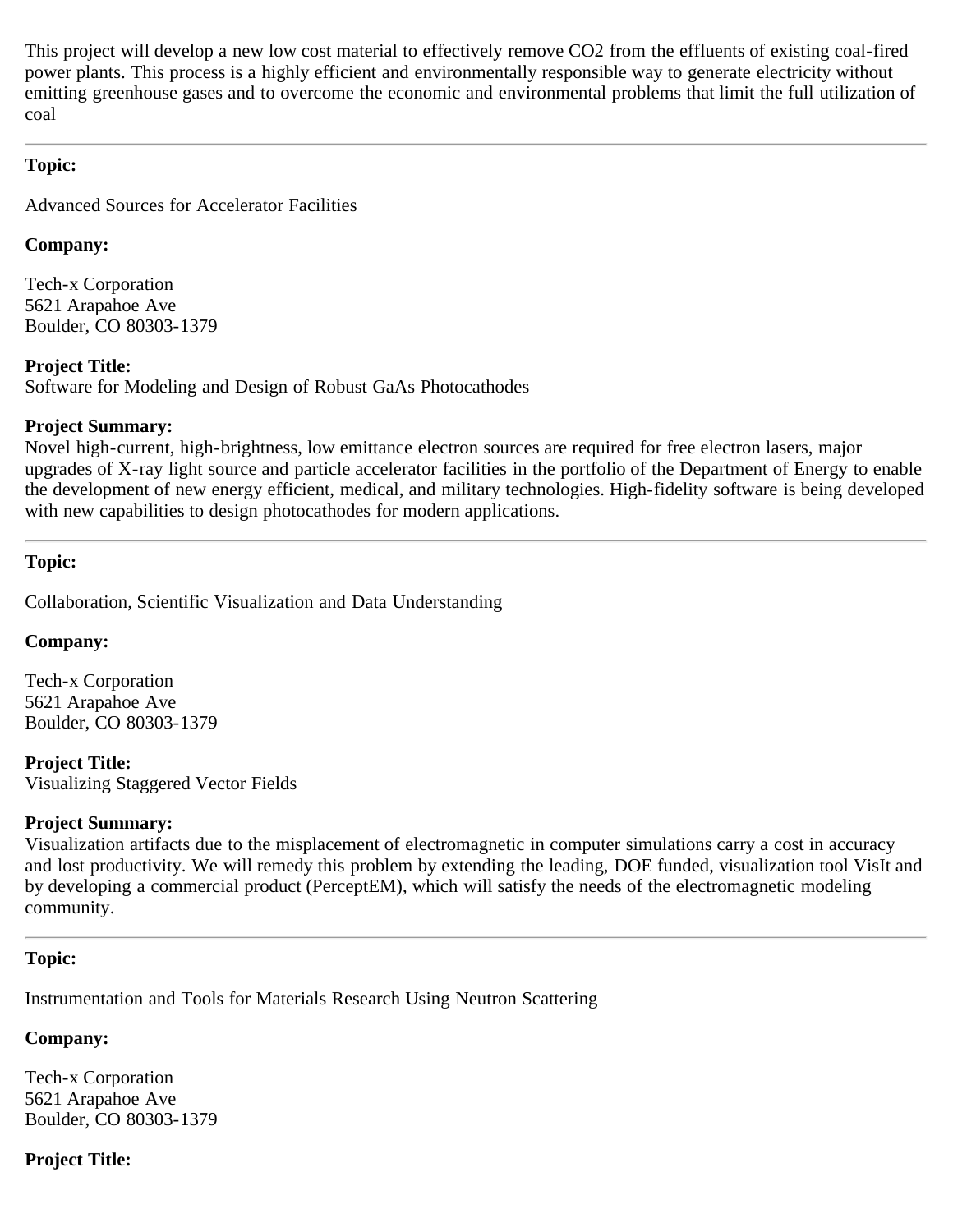Genetic Algorithm Driven Molecular Structure Determination and Visualization for Real-Time Decision Support

#### **Project Summary:**

The Genetic Algorithm Driven Decision Support System (GADDSS) will enable the real-time molecular structure determination of the leadership Spallation Neutron Source and High Flux Isotope Reactor instruments experiment samples. Working together with existing systems at the facility we are able to provide our scientists and engineers more automated experiment analysis than ever before.

# <span id="page-11-0"></span>**Connecticut**

### **Topic:**

Climate Control Technologies for Fossil Energy Applications

#### **Company:**

Sustainable Innovations, LLC 160 Oak Street Unit 412 Glastonbury, CT 06033-2336

**Project Title:** Electrochemical Polymer Precursor Generation (EPPG)

#### **Project Summary:**

This project is focused on the development of technology that electrochemically transforms waste carbon dioxide into commodity chemicals that are critical to the manufacture of polymers and durable goods. When coupled with renewables, this technology forms the basis of a carbon-negative, efficient, industrially scalable system

# **Florida**

#### **Topic:**

High Performance Computing Systems

#### **Company:**

Accelogic, LLC 13680 NW 14TH STREET, SUITE 5 Sunrise, FL 33323-2845

**Project Title:** Extreme-Speed Eigensolver Suite

#### **Project Summary:**

To pursue DOE's scientific priorities, quantum increases in large- scale computing and simulation/modeling speeds are needed. The project goal is to develop breakthrough, low-cost technology that reduces computational times from months to hours or days to seconds, thus revolutionizing entire industrial design cycles and the way we do science in general.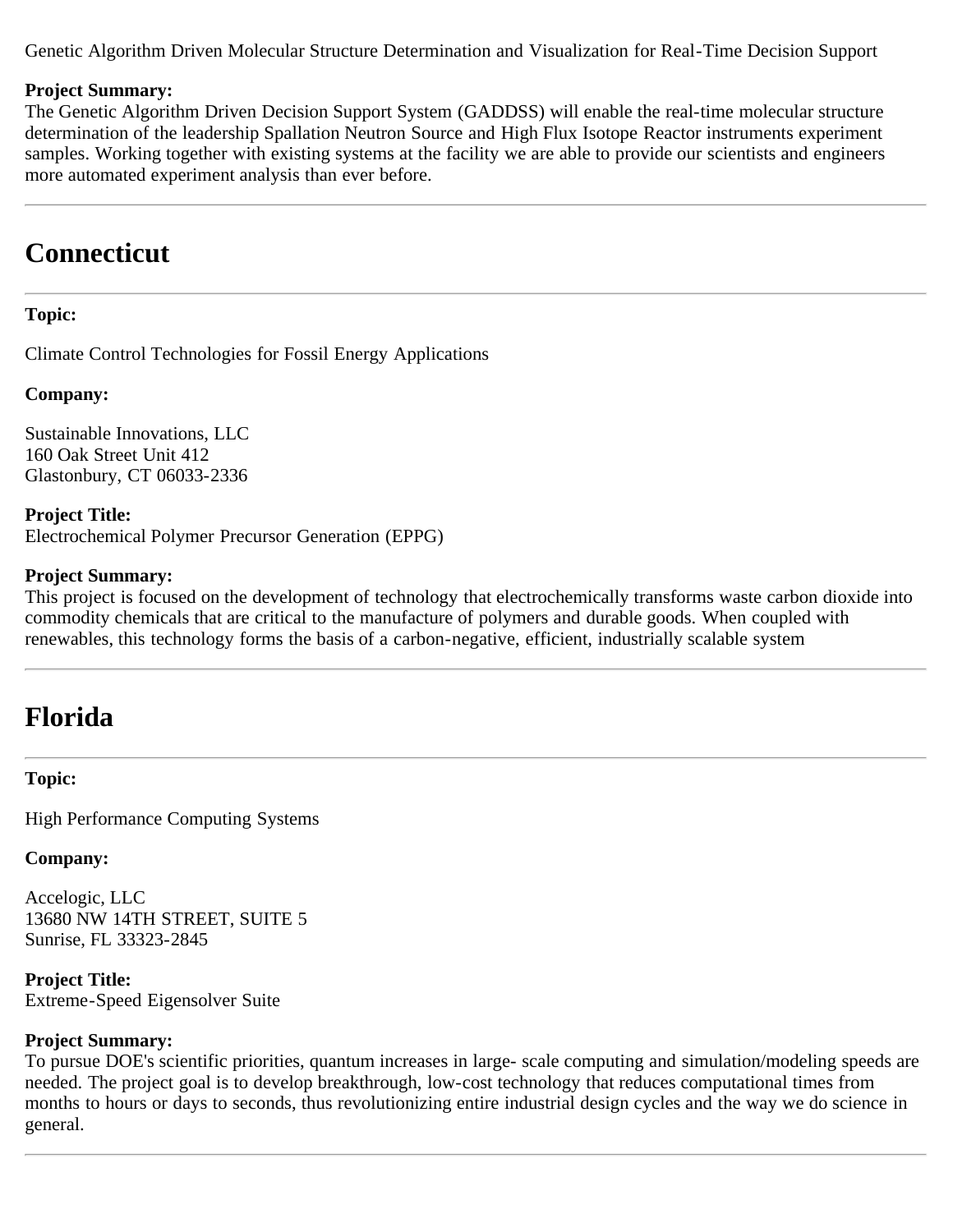## <span id="page-12-0"></span>**Topic:**

Nuclear Physics Instrumentation. Detection Systems and Techniques

### **Company:**

Sinmat Inc. 1912 NW 67th Place Gainesville, FL 32653-1649

### **Project Title:**

Novel Polishing Process to Fabricate Ultra Low Thickness Variation Diamond Substrates for Next Generation Beam Tracking Detectors

### **Project Summary:**

This project will develop a novel technology to produce ultra-flat diamond crystals that may lead to advancement in the fields of nuclear physics research, X-ray, optical, and next generation computer applications.

# **Illinois**

### **Topic:**

Advanced Concepts and Technology for High Energy Accelerators

### **Company:**

Muons, Inc. 552 N. Batavia Ave Batavia, IL 60510

**Project Title:** Helical Muon Beam Cooling Channel Engineering Design

#### **Project Summary:**

A novel system of superconducting magnets and RF cavities will reduce the size of muon beams for muon colliders, to regain the energy frontier, and for a range of applications in discovery science, energy production, homeland defense, and material science.

## **Topic:**

High-Field Superconductor and Superconducting Magnet Technologies for High Energy Particle Colliders

## **Company:**

Muons, Inc. 552 N. Batavia Ave Batavia, IL 60510

**Project Title:** Fiber Optic Quench Detection Via Optimized Rayleigh Scattering in High-field YBCO Accelerator Magnets

## **Project Summary:**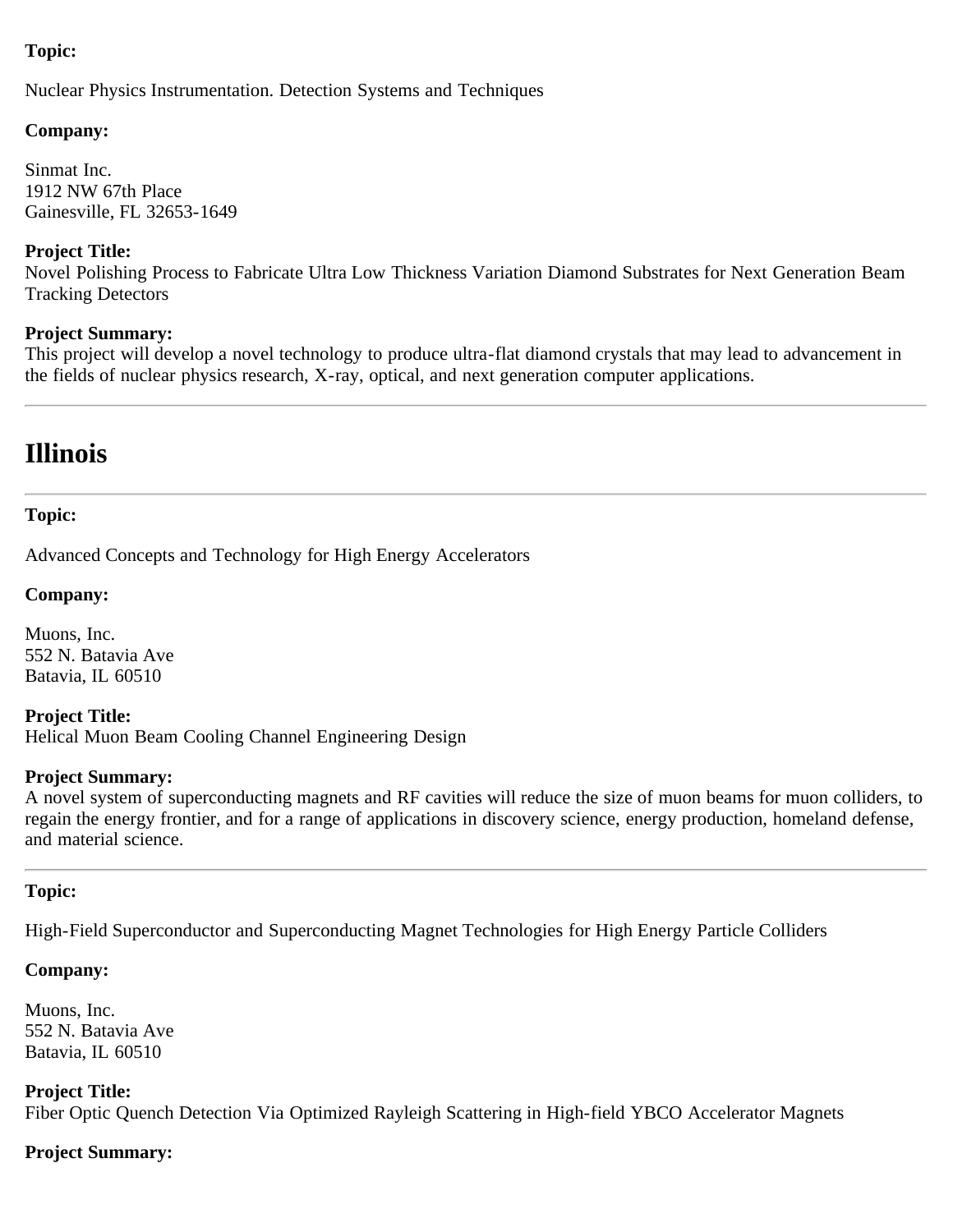Coated conductors offer the potential of generating the highest magnetic fields possible with superconducting materials. A new approach to protecting YBCO magnets is essential and will be investigated here.

## **Topic:**

Nuclear Physics Accelerator Technology

## **Company:**

Muons, Inc. 552 N. Batavia Ave Batavia, IL 60510

**Project Title:** High Radiation Environment Nuclear Fragment Separator Magnet

## **Project Summary:**

New generations of high-temperature superconducting wire have opened up new technological possibilities for magnet coils in high radiation and high heat load environments. Large magnets to test this concept are being designed and prototyped for the Facility for Radioactive Ion Beams.

# <span id="page-13-0"></span>**Topic:**

Advanced Fossil Energy Research

## **Company:**

Questek Innovations LLC 1820 Ridge Avenue Evanston, IL 60201-3621

**Project Title:** Computational Design of Weldable High-Cr Ferritic Steel

## **Project Summary:**

Higher operating temperatures at coal-fired power plants can increase efficiency and reduce CO2 emission while also enhancing national security, domestic employment, balance of trade and U.S. GDP. This SBIR program will utilize a fundamental computational Materials by Design® approach to design and develop improved, weldable alloys to enable high efficiency power plants.

# <span id="page-13-1"></span>**Kentucky**

# **Topic:**

Climate Control Technologies for Fossil Energy Applications

# **Company:**

Green Technology Ltd Co. 3903 Spring Valley Way Louisville, KY 40241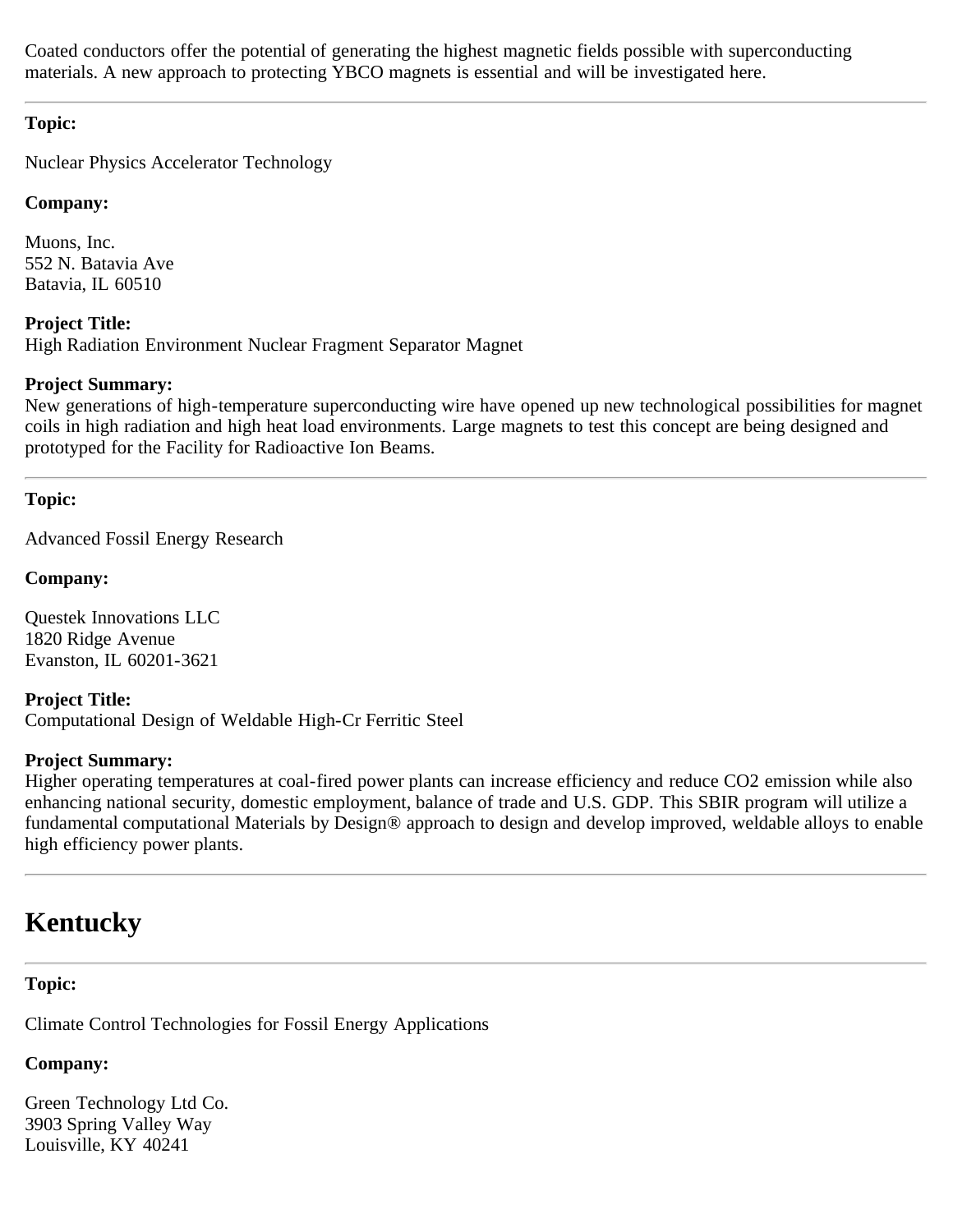## **Project Title:**

A Contaminant Tolerant Solvent/Stripping Chemical Hybrid Process for Carbon Capture in Existing Coal-Fired Power Plants

### **Project Summary:**

This project is to develop a novel solvent technology to reduce CO2 emissions at existing coal-fired power plants by at least 90%.

# **Massachusetts**

### **Topic:**

Atmospheric Measurement Technology

### **Company:**

Aerodyne Research, Inc. 45 Manning Road Billerica, MA 01821-3976

#### **Project Title:**

Volatility and Polarity Separated (VAPS) Total Organic Aerosol using Thermal Desorption Modulated Chromatography

#### **Project Summary:**

Small airborne particles generated from energy-related activities can adversely impact global climate, human health, and visibility. Atmospheric aerosol particles are known to contain a large fraction of organic components. We propose to develop an instrument with unique capabilities for identifying and measuring the organic constituents of aerosol particles, leading to a better understanding of the sources, transformations and fates of atmospheric particulate matter.

**Topic:**

Atmospheric Measurement Technology

## **Company:**

Aerodyne Research, Inc. 45 Manning Road Billerica, MA 01821-3976

#### **Project Title:**

High Sensitivity HNO3 Monitor using Continuous Wave Quantum Cascade Laser IR Absorption

#### **Project Summary:**

Improved measurement techniques for atmospheric gas phase nitric acid are needed to better understand global climate change because nitric acid affects cloud formation. This novel instrument for nitric acid detection can be used to elucidate cloud condensation, droplet activation, and nitrate aerosol processes in the atmosphere.

#### **Topic:**

Atmospheric Measurement Technology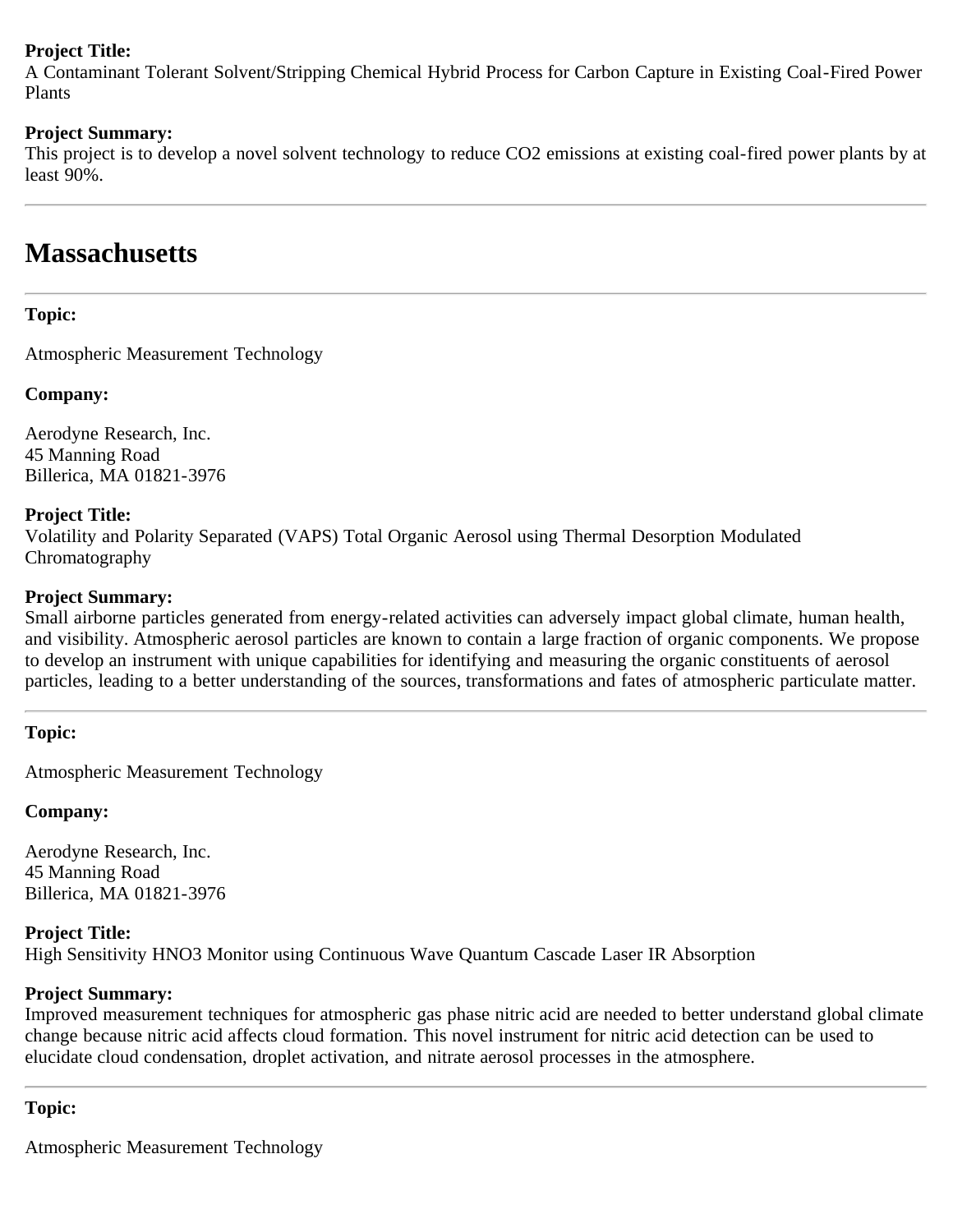Aerodyne Research, Inc. 45 Manning Road Billerica, MA 01821-3976

## **Project Title:**

Expanded Wavelength CAPS-Based Particle SSA Monitor

## **Project Summary:**

Ambient atmospheric aerosols generated through human activities can exert an influence on the earth's radiation budget (and thus the 'greenhouse effect') comparable in magnitude with greenhouse gases such as carbon dioxide and methane. This device will enable scientist to measure critical optical properties of such aerosols in a routine fashion in order to provide better predictions of climate change.

## **Topic:**

Carbon Cycle Measurements of the Atmosphere and the Biosphere

## **Company:**

Aerodyne Research, Inc. 45 Manning Road Billerica, MA 01821-3976

## **Project Title:**

Quantum Cascade Laser System for Simultaneous Measurements of 13CO and C18O Carbon Monoxide Isotopologues

## **Project Summary:**

Carbon monoxide (CO) is an atmospheric trace gas with an important role in atmospheric chemistry and global change. This project will produce a laser based isotopic carbon monoxide monitor to quantify sources of atmospheric CO based on their distinct isotopic signatures to assess their impact on the atmosphere and climate change.

## **Topic:**

Production of Bioenergy and Biofuels From Cellulosic and Non-Food Biomass

## **Company:**

Aerodyne Research, Inc. 45 Manning Road Billerica, MA 01821-3976

## **Project Title:**

Biomass to Hydrocarbons by Catalytic Fast Pyrolysis

## **Project Summary:**

The U.S. has a pressing need to develop technologies to convert non-food biomass resources into renewable commodities, including fuels, plastics, and specialty chemicals. This work will develop technologies that target direct conversion of inedible, waste components of biomass into chemicals that can be used as additives or replacements to gasoline or to synthesize plastics.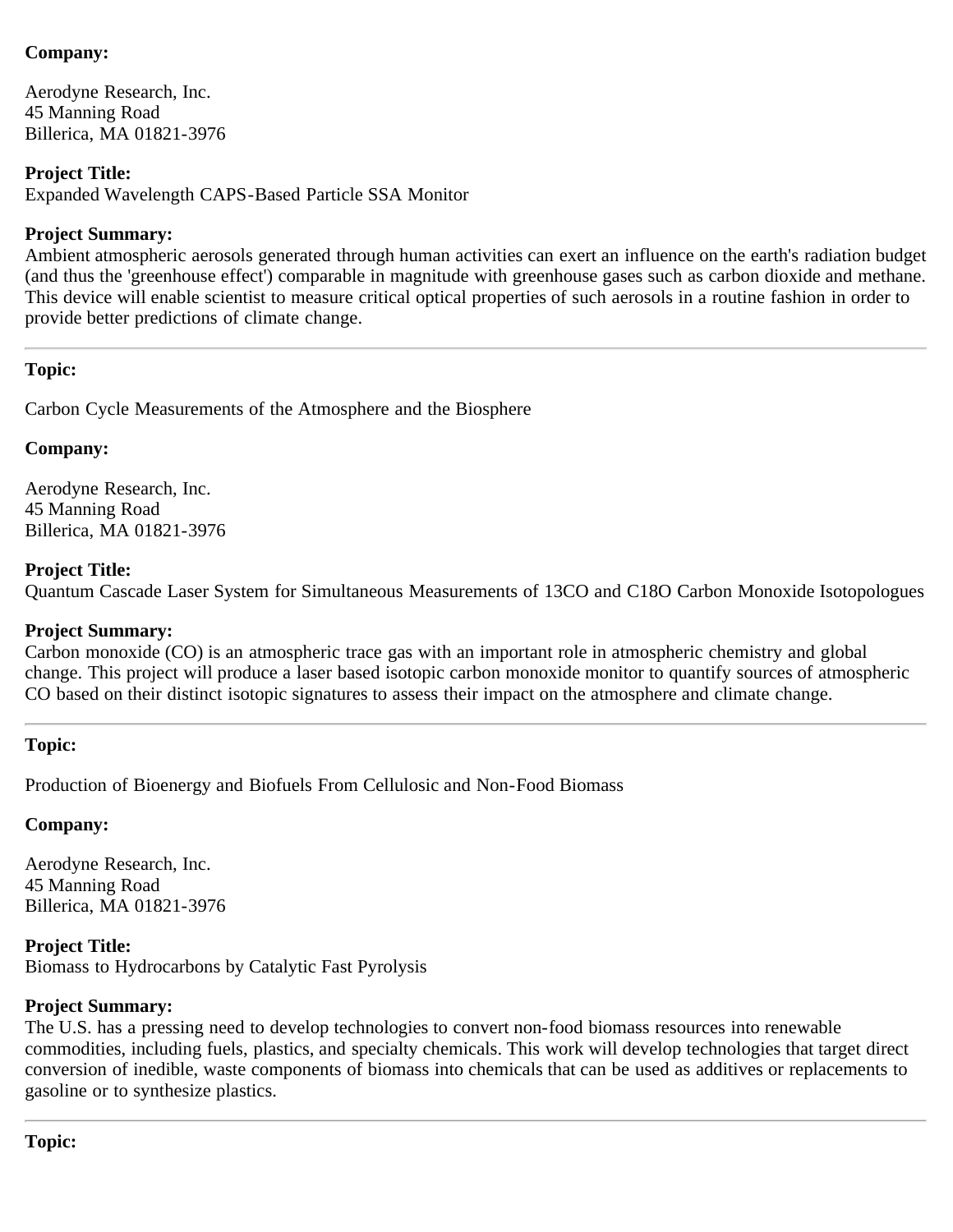Energy Efficient Membranes for Industrial Applications

## **Company:**

Aspen Products Group, Inc. 184 Cedar Hill St. Marlborough, MA 01752-3017

## **Project Title:**

High Permeance Hybrid Membranes for CO2 Separation

## **Project Summary:**

The capability to efficiently remove carbon dioxide from gas streams is desirable for a wide variety of applications, including carbon sequestration. Aspen Products Group, Inc. is developing a high temperature carbon dioxide permeable membrane to separate carbon dioxide from hydrogen, water, nitrogen, oxygen, and other gases.

## **Topic:**

Flywheel Energy Storage

## **Company:**

Beacon Power Corporation 65 Middlesex Road Tyngsboro, MA 01879-2041

## **Project Title:**

Development of a High-power Motor/Generator for the ARPA-E Hub-Less Flywheel

## **Project Summary:**

ARPA-E is funding development of the critical components for a low-cost energy storage flywheel for firming of renewables. The power capability must be increased for this flywheel to be applicable to grid applications like frequency regulation, This SBIR project will develop both material and configuration improvements to allow a fourtimes increase in power capacity.

# **Topic:**

Radiation Detection

# **Company:**

Capesym, Inc. 6 Huron Drive Natick, MA 01760-1325

**Project Title:** Novel Method for Growth of Detector-Grade CZT Crystals

# **Project Summary:**

This program is focused on development of a novel method for production of semiconductor material for detection of X- and g-ray radiation with applications in homeland security inspection, medicine, nuclear science and geophysics.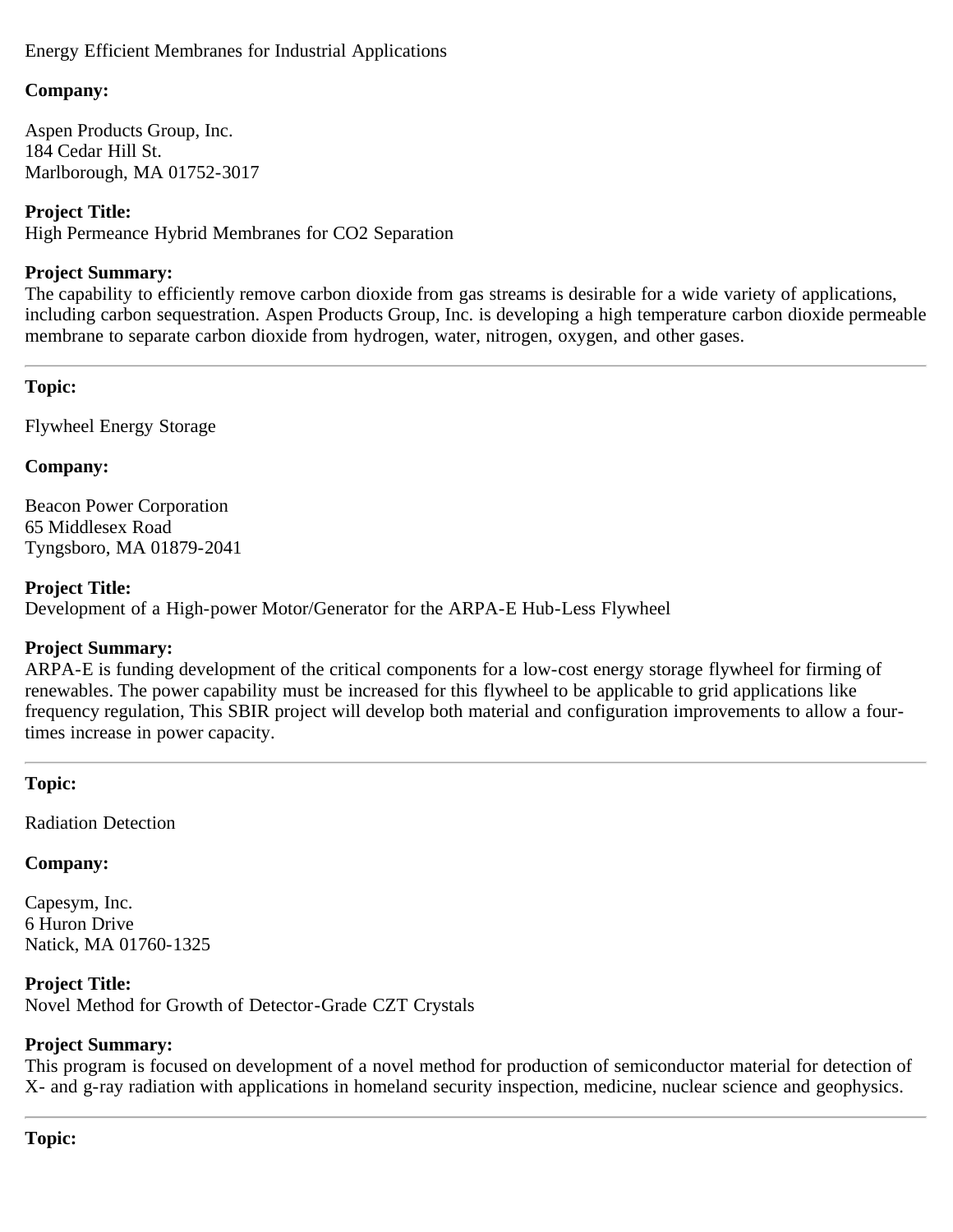## Wind Energy Technology Development

## **Company:**

Conispire, LLC 337 Summer St. Boston, MA 02210-1707

## **Project Title:**

Development of On-Site Conical Spiral Welders for Large Turbine Towers

#### **Project Summary:**

This project's innovative technology allows large wind turbine towers to be produced on-site, eliminating the transportation constraints that currently hold back the wind industry. This enables larger and taller towers which reach stronger winds, significantly reducing the cost of wind energy. By producing towers that are larger and more valuable than what can be shipped, we give domestic manufacturing a significant cost advantage over towers produced in low wage countries

## **Topic:**

Instrumentation and Tools for Materials Research Using Neutron Scattering

### **Company:**

Nova Scientific, Inc. 10 Picker Road Sturbridge, MA 01566-1251

## **Project Title:**

Very Large Area Microchannel Plate Neutron Detectors for Neutron Scattering

#### **Project Summary:**

This project will establish a solid-state neutron imaging detector capable of fully replacing existing 3He gas tube detectors which are now a limited national resource. This instrumentation will provide new capabilities to Oak Ridge and others, advancing US leadership in science

## **Topic:**

Advanced Technologies for Nuclear Energy

#### **Company:**

Radiation Monitoring Devices, Inc. 44 Hunt Street Watertown, MA 02472-4699

#### **Project Title:**

Non-contact, High Speed Inspection of Zirconium Power Plant Components

## **Project Summary:**

This project will develop new, deeply penetrating solid-state sensor arrays for through wall inspection of nuclear power plant components.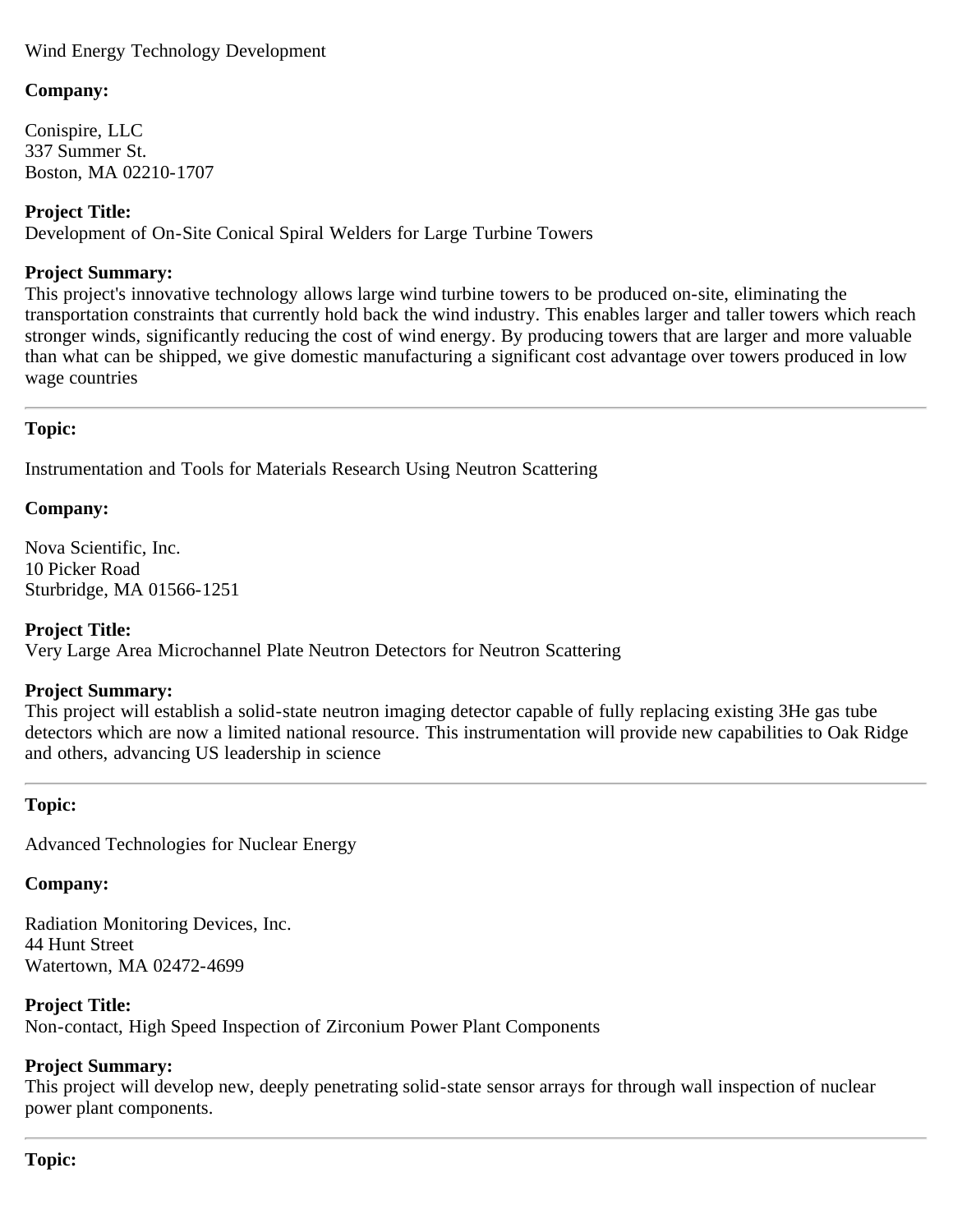## Technology to Support BES User Facilities

### **Company:**

Radiation Monitoring Devices, Inc. 44 Hunt Street Watertown, MA 02472-4699

### **Project Title:**

Engineering a High Resolution Scintillator for Next-Generation High Frame Rate Detectors

### **Project Summary:**

The proposed development will allow the utilization of the full potential of current state-of- the-art X-ray detectors used in synchrotron applications, medical imaging, X-ray scanning equipment for border control, detectors for homeland security, and small animal research, which is essential to the development of new drugs in a rapid, costeffective manner.

## <span id="page-18-0"></span>**Topic:**

Technology to Support BES User Facilities

## **Company:**

Radiation Monitoring Devices, Inc. 44 Hunt Street Watertown, MA 02472-4699

**Project Title:** High Efficiency High Resolution Sensor for Hard X-Ray Micro tomography

#### **Project Summary:**

Development of this scintillator material will enable exploitation of the full potential of current state-of-the-art X-ray detectors in synchrotron applications, as well as medical imaging, homeland security (e.g. X-ray scanning equipment at airports and border crossings), and small animal research (essential to the rapid and cost-effective development of new medications).

# <span id="page-18-1"></span>**Maryland**

## **Topic:**

Modeling and Simulation of Industrially-Relevant Problems

# **Company:**

Dynaflow, Inc. 10621-J Iron Bridge Road Jessup, MD 20790-9381

**Project Title:** Multiscale Two-Phase Bubbly Flow Modeling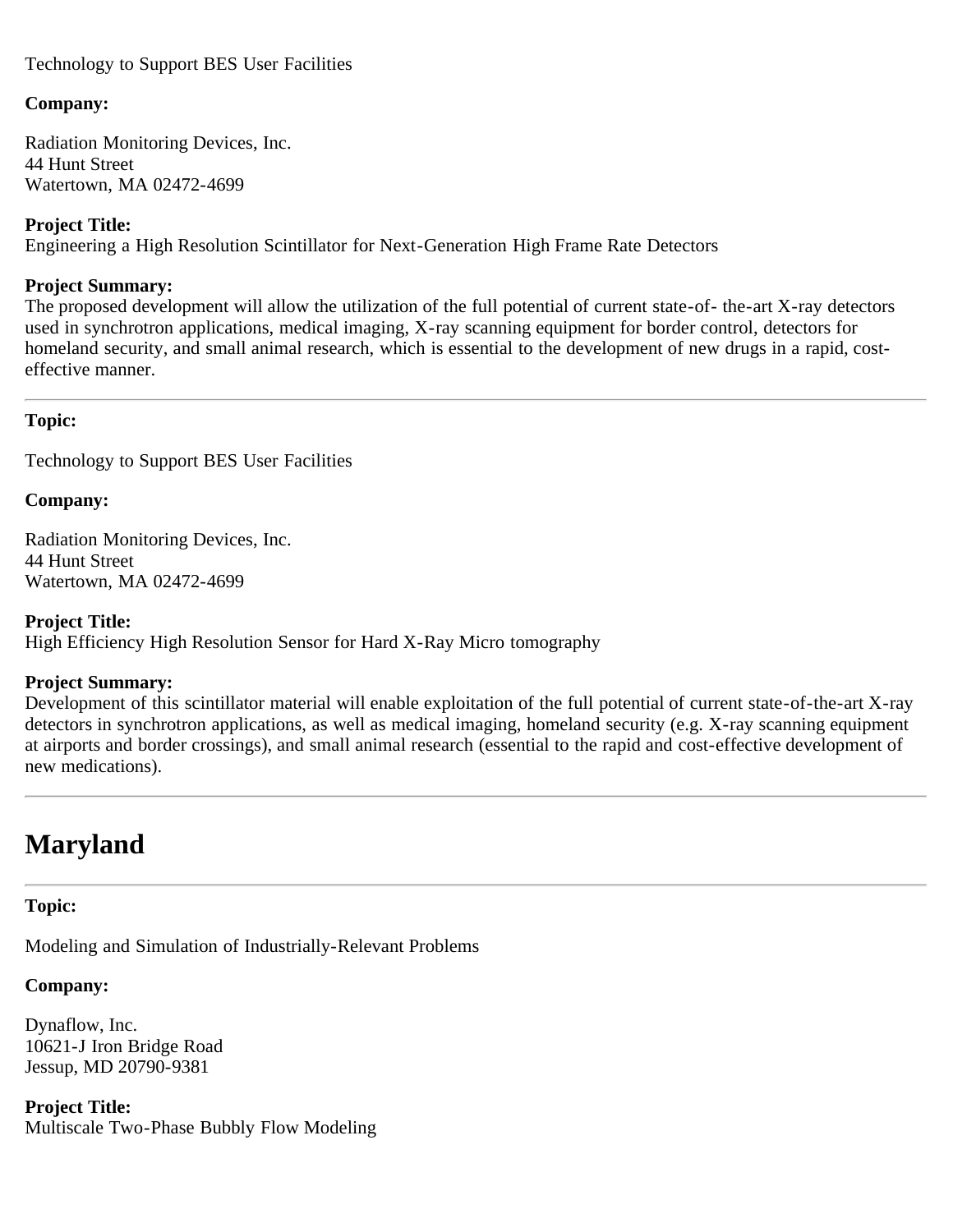### **Project Summary:**

This project will develop a computational fluid dynamics code which is able to simulate complex bubbly flows while addressing issue at all scales. This tool will benefit chemical, oil and gas, nuclear, and marine industries to improve efficiency of industry systems involving bubbly mixture flows.

# **Michigan**

### **Topic:**

Advanced Concepts and Technology for High Energy Accelerators

#### **Company:**

Arbor Photonics, Inc. 251 Jackson Plaza Unit A1 Ann Arbor, MI 48103-1955

**Project Title:** Fiber-laser Array Pumped OPCPA Laser-Plasma Accelerator Driver

#### **Project Summary:**

A novel laser system makes compact, tabletop-sized accelerators more realistic, and can dramatically increase the rate of acceleration possible with traditional high energy particle accelerators with dramatic decreases in machine dimensions, all the while putting the cost within reach of a range of university labs and industry.

#### **Topic:**

Genomic Science and Related Biotechnologies

#### **Company:**

Namesforlife, LLC 325 Grand River, Suite 300 East Lansing, MI 48823-4324

#### **Project Title:**

The NamesforLife Semantic Index of Phenotypic and Genotypic Data for Systems Biology

#### **Project Summary:**

This project will develop a novel technology that resolves uncertainty about the meaning of biological names or other dynamic terminologies. It uses those terms to create persistent links to related information, goods, and services available on the Internet, even if the terms have changed.

#### **Topic:**

Ancillary Technologies for Accelerator Facilities

# **Company:**

Niowave, Inc. 1012 N. Walnut Street Lansing, MI 48906-5061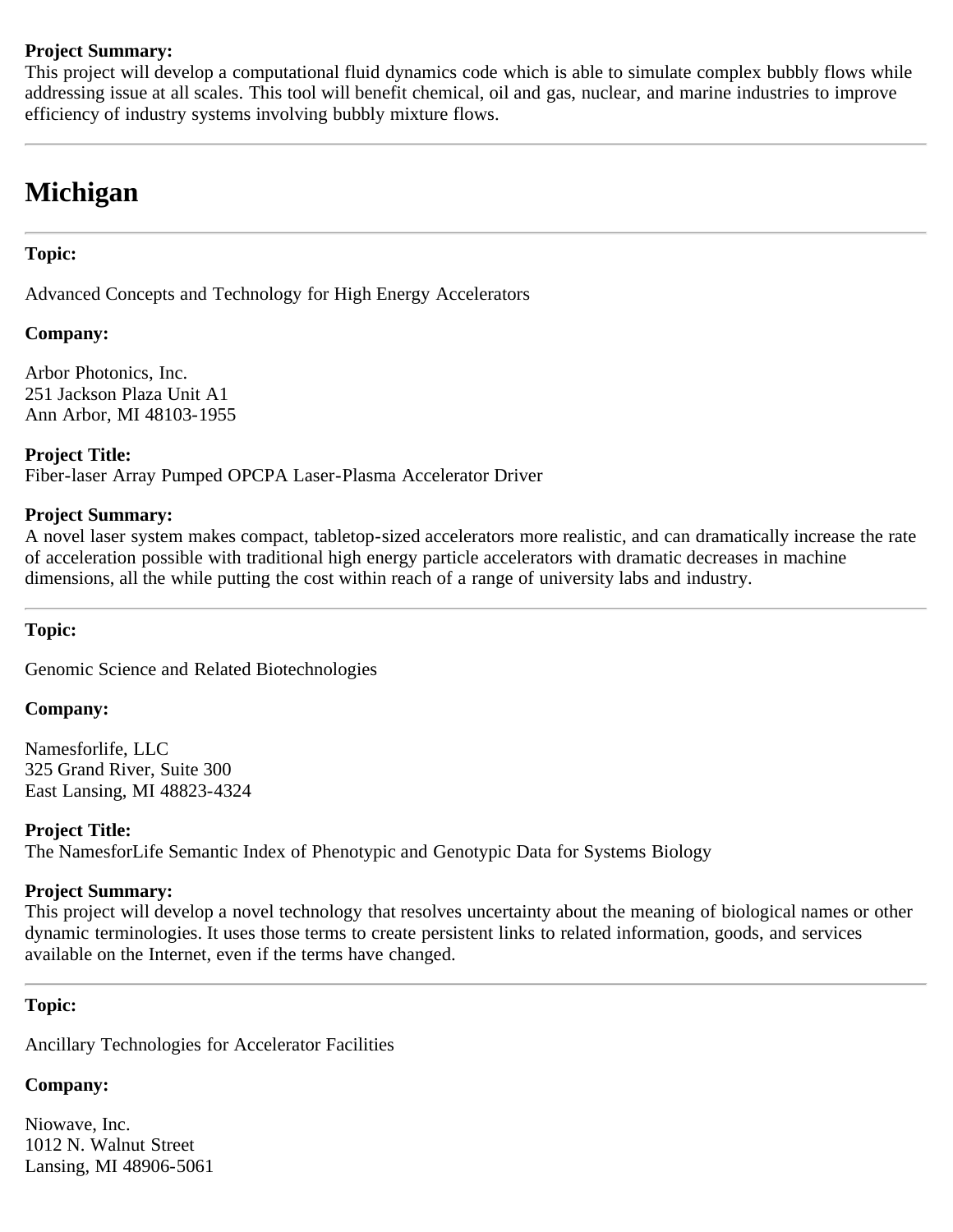## **Project Title:**

Development of a Superconducting RF Multi-Spoke Cavity for Compact Light Sources

## **Project Summary:**

Light source facilities require high current electron accelerators. During this SBIR, Niowave, in collaboration with Old Dominion University, will develop superconducting multi-spoke cavities that offer several advantages over the existing elliptical structures used to accelerate electrons near the speed of light.

## <span id="page-20-0"></span>**Topic:**

Ancillary Technologies for Accelerator Facilities

## **Company:**

Niowave, Inc. 1012 N. Walnut Street Lansing, MI 48906-5061

## **Project Title:**

Development of a Superconducting RF 500 MHz Quarter Wave Resonator for Synchrotron Light Sources

## **Project Summary:**

Electron-beam-driven light sources generate high energy light used in a wide variety of scientific disciplines. In this SBIR, Niowave will build and test a cost-effective design for a new superconducting accelerating cavity applicable to light source projects, reducing the capital and operating costs to participate in this kind of research.

# <span id="page-20-1"></span>**Minnesota**

# **Topic:**

Nuclear Physics Accelerator Technology

## **Company:**

Svt Associates, Inc. 7620 Executive Drive Eden Prairie, MN 55344-3677

**Project Title:** Enhanced Quantum Efficiency of Photocathodes with Polarized Emission

## **Project Summary:**

This project seeks to advance the tools available for experimental physics research.

# **New Hampshire**

**Topic:**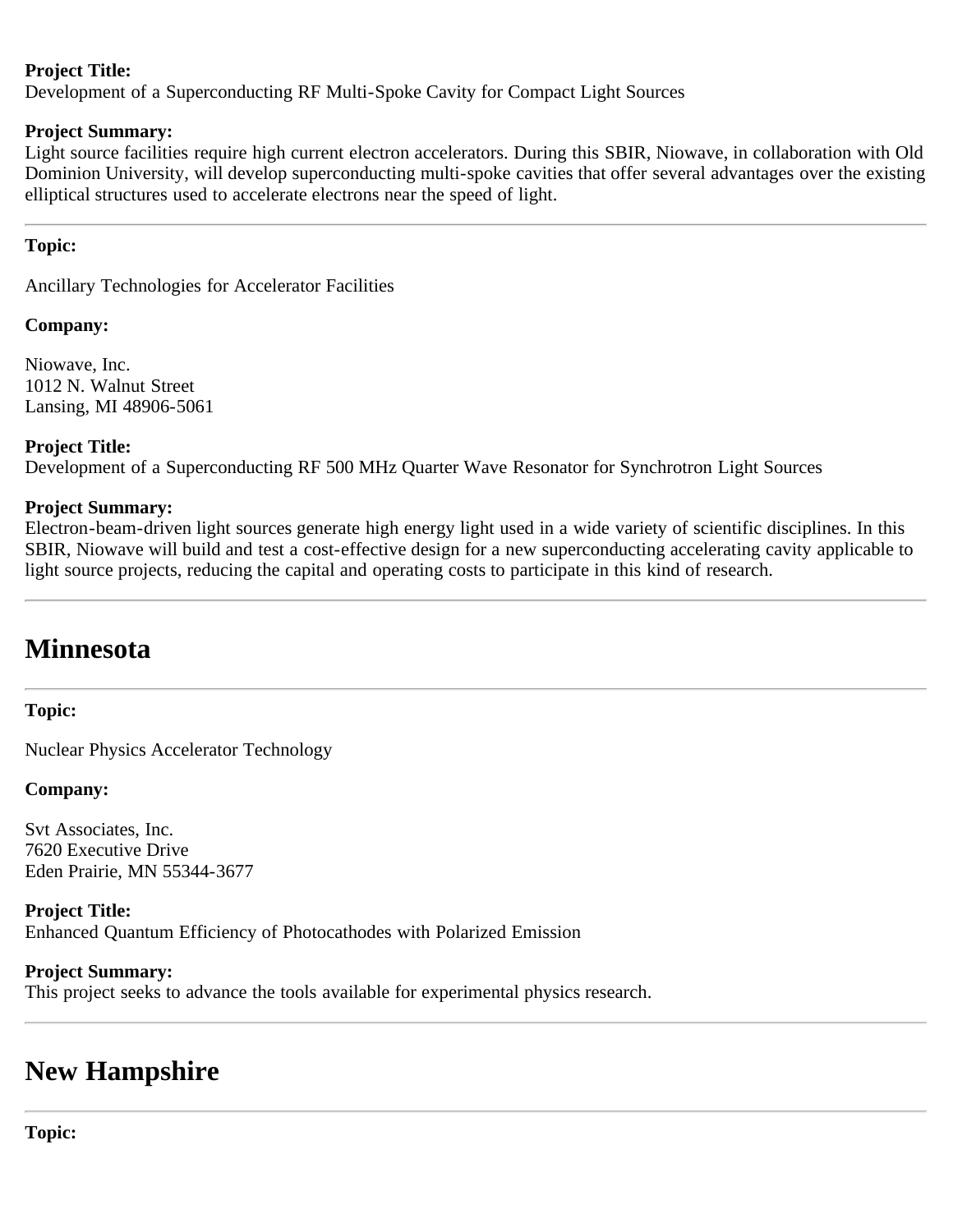### Smart Facilities and Green Networks

#### **Company:**

Cognitive Electronics LLC 16 Cavendish Ct., Suite 2F Lebanon, NH 03766-1441

**Project Title:** Power Efficient Supercomputing

#### **Project Summary:**

A novel computer system based on certain characteristics of brain circuitry has been demonstrated to perform supercomputing tasks at drastically lower power than standard datacenter servers. Additional development and testing will allow us to make it available to new users while verifying its power efficiency and preparing it for manufacturing.

### <span id="page-21-0"></span>**Topic:**

Instrumentation and Tools for Materials Research Using Neutron Scattering

### **Company:**

Xemed, LLC 16 Strafford Avenue Durham, NH 03824-1908

**Project Title:** Polarized 3He Circulating Technologies for Neutron Analyzers

## **Project Summary:**

Neutron scattering advances technology for telecommunications, energy, manufacturing, plastics, transportation, and biotechnology. The newest class of wide-angle polarized neutron spectrometers requires polarized 3He production and delivery at unprecedented rates. This project develops gas circulation technologies that deliver polarized 3He gas from a new large-capacity polarizer, sited remotely, to a wide-angle neutron analyzer.

# <span id="page-21-1"></span>**New Jersey**

## **Topic:**

Advanced Technology Applications for Buildings

# **Company:**

Mechanical Solutions, Inc. 11 Apollo Drive Whippany, NJ 07981-1423

**Project Title:** Supercharger for Heat Pumps in Cold Climates

# **Project Summary:**

This project will enable existing and new design heat pump-based heating systems to efficiently operate at sub-zero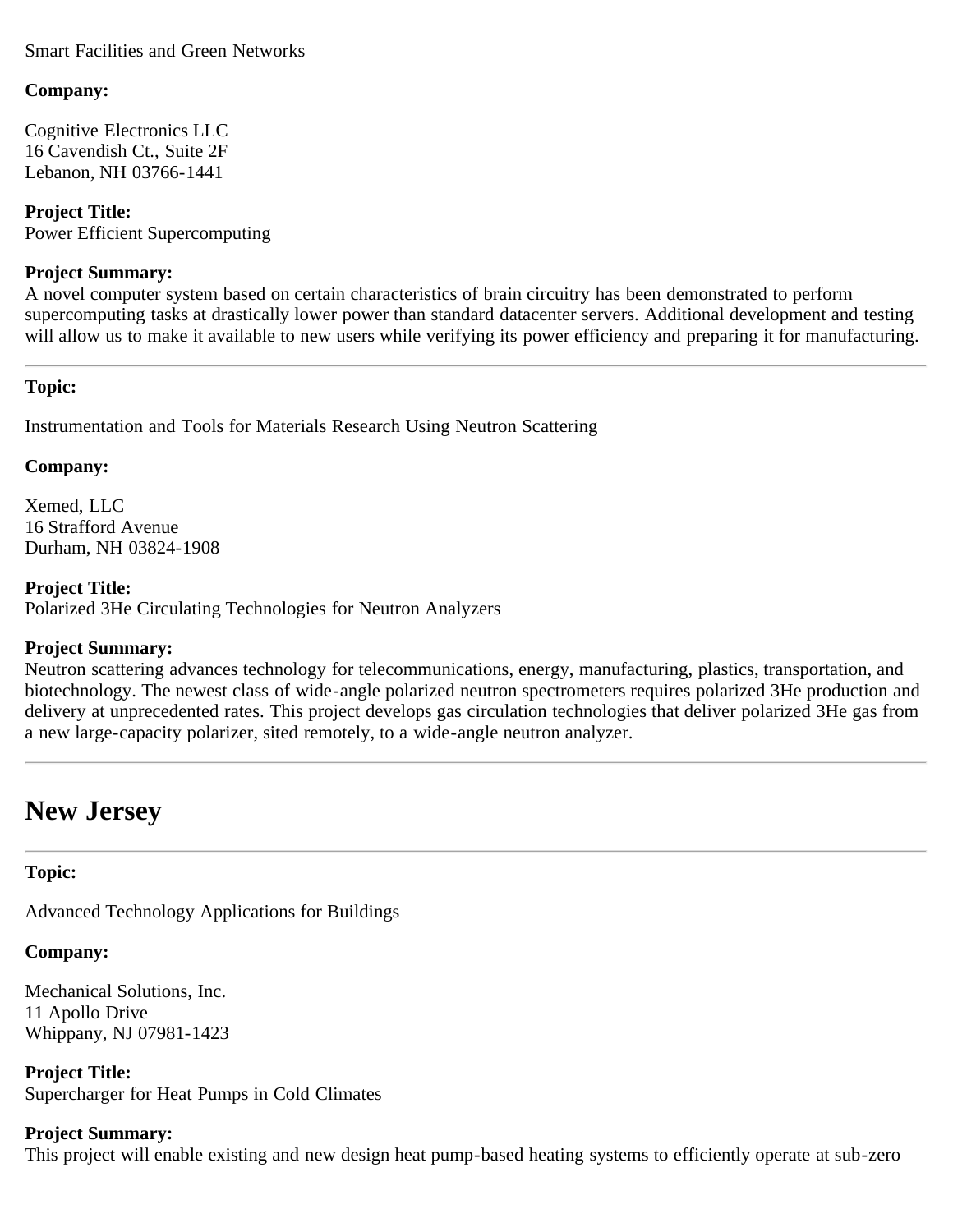temperatures. This will save energy and extend heat pump use to regions cold climates and those without gas or oil.

# **New Mexico**

#### **Topic:**

Remote Sensing

### **Company:**

Mesa Photonics, LLC 1550 Pacheco St Santa Fe, NM 87505-3914

### **Project Title:**

Chemical remote sensor for proliferation

#### **Project Summary:**

This project will develop an unobtrusive sensor that uses sunlight to detect possible clandestine nuclear processing. Successful completion of the Phase II project will provide a validated prototype sensor that is fully automated, compact, portable, and operates continuously at low power.

#### **Topic:**

Technology to Support BES User Facilities

#### **Company:**

Mesa Photonics, LLC 1550 Pacheco St Santa Fe, NM 87505-3914

#### **Project Title:**

Complete Characterization of Ultrafast X-Ray Pulses

#### **Project Summary:**

This project will develop low-cost, high precision instruments to improve the performance of high-brightness x-ray sources. These sources can improve medical diagnostics and improve detection for Homeland Security.

#### **Topic:**

Instrumentation for Materials Research Using Ultra-Bright or Ultra-Fast X-Ray Sources

#### **Company:**

Star Cryoelectronics, LLC 25 Bisbee Court, Suite A Santa Fe, NM 87508-1338

**Project Title:** Superconducting Tunnel Junction Detectors for High-Resolution X-Ray Spectroscopy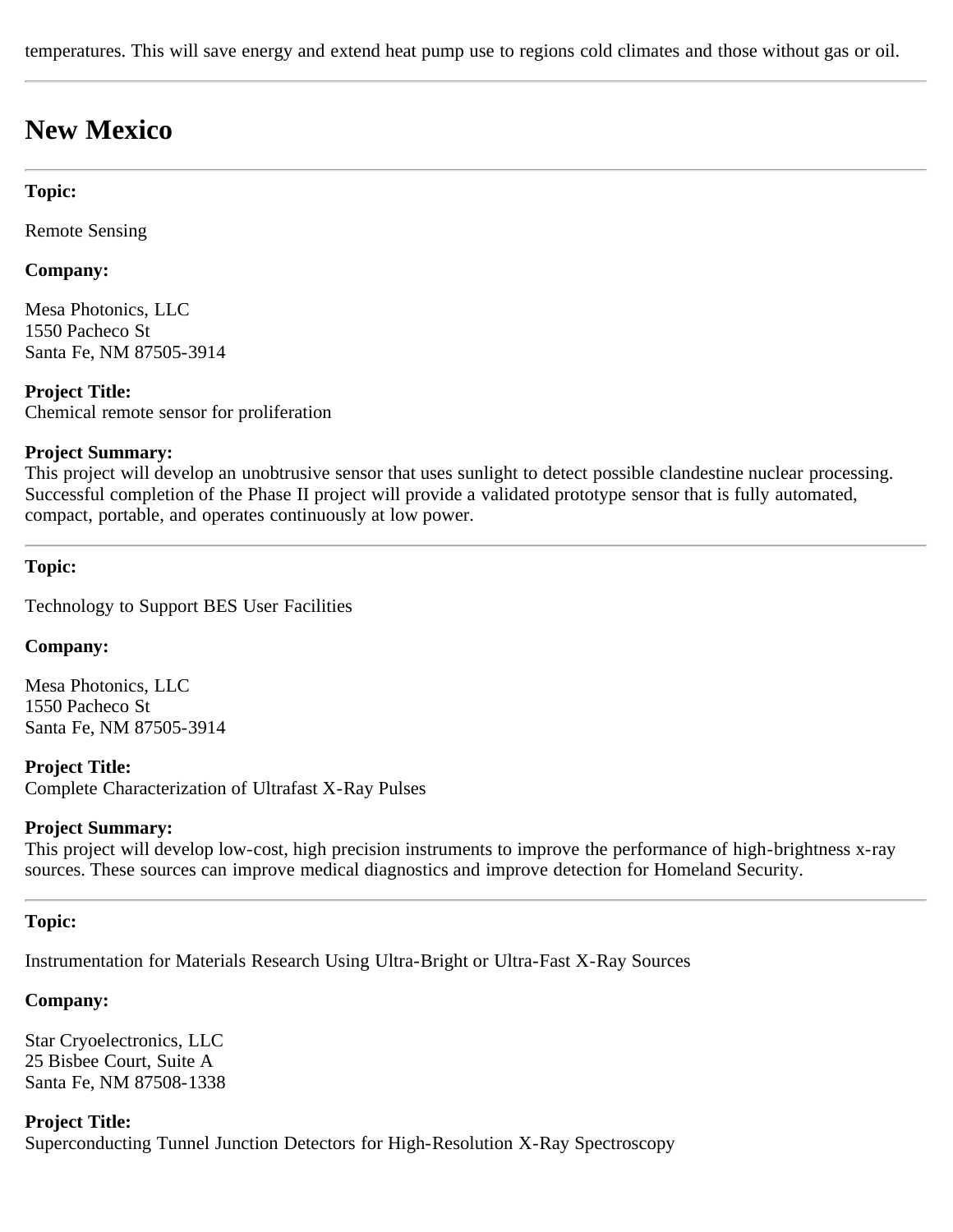### **Project Summary:**

Detector development for X-ray spectroscopy has lagged behind advances at the Nation's synchrotron facilities leading to constraints on productivity. This project advances the state of the art with the development of high speed and high energy resolution detectors specifically for synchrotron science applications that will enhance research capabilities and throughput.

### <span id="page-23-0"></span>**Topic:**

Carbon Cycle Measurements of the Atmosphere and the Biosphere

### **Company:**

Vista Photonics, Inc. 3 N. Chamisa Drive, Suite 1 Santa Fe, NM 87508-9463

#### **Project Title:**

Fully Integrated Low-Cost High-Precision Carbon Dioxide Analyzer

### **Project Summary:**

Inexpensive high-performance carbon dioxide sensors are required in the field to understand global warming. The proposed laser sensor technology will provide the required measurements for an exceptional value.

# **New York**

## **Topic:**

Energy Efficient Membranes for Industrial Applications

## **Company:**

Bettergy Corp. 8 John Walsh Blvd., Suite 321 Peekskill, NY 10566-5347

## **Project Title:**

A Novel Composite Membrane for High Temperature Hydrogen Separation

#### **Project Summary:**

Successful completion of this program will make significant contribution toward gaining our nation's energy independence through developing key technologies for the new hydrogen economy. It will also create a new vibrant industry and generate a tremendous amount of new, highly skilled job opportunities for the United States.

#### **Topic:**

Enhanced Availability of Climate Model Output

## **Company:**

Kitware Inc. 28 Corporate Drive Clifton Park, NY 12065-8688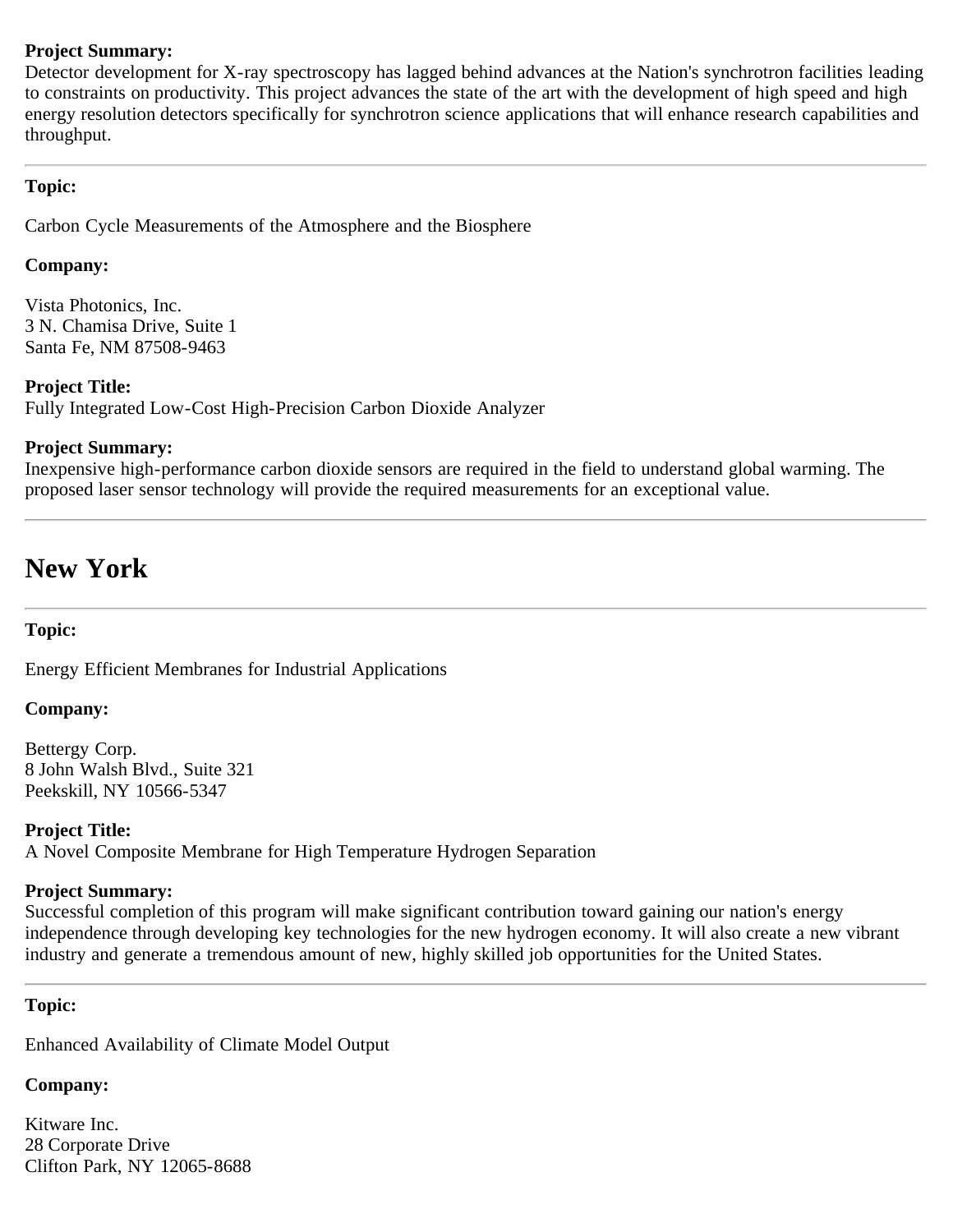### **Project Title:**

Climate Pipes: User-Friendly Data Access, Data Manipulation, Data Analysis and Visualization of Community Climate Models

#### **Project Summary:**

The proposed work provides non-researchers simple access to and analysis tools for computer model output resulting from high-resolution, long-term, climate change projections performed as part of the U.S. Global Change Research Program.

### **Topic:**

Advanced Coal Research

#### **Company:**

Mesoscribe Technologies, Inc. 7 Flowerfield, Suite 28 Saint James, NY 11780-1514

### **Project Title:**

Self-Powered Wireless Sensors for Gas Turbine Power Systems

### **Project Summary:**

This project will develop self-powered wireless sensors for condition monitoring of industrial gas turbines by integrating novel high temperature Direct Write sensor technologies with power harvesting modules and industrial wireless transmitters. The technology will improve turbine efficiency, prevent forced shutdowns, and reduce operational and sustainment costs.

#### **Topic:**

100 GigE Networking Components

#### **Company:**

Reservoir Labs, Inc. 632 Broadway Suite 803 New York, NY 10012-2614

**Project Title:** Bro-Intelligent Load Balancer Towards Terabit-Scale Cyber-Security

#### **Project Summary:**

Network-based infrastructures, while critical to ensure the productivity of our private and public organizations, are threatened by an increasing number of ever more sophisticated cyber- attacks. To protect them from these cyberthreats, we are developing a new cyber-security defense system that will be able to support terabit per second traffic rates.

## <span id="page-24-0"></span>**Topic:**

Modeling and Simulation of Industrially-Relevant Problems

# **Company:**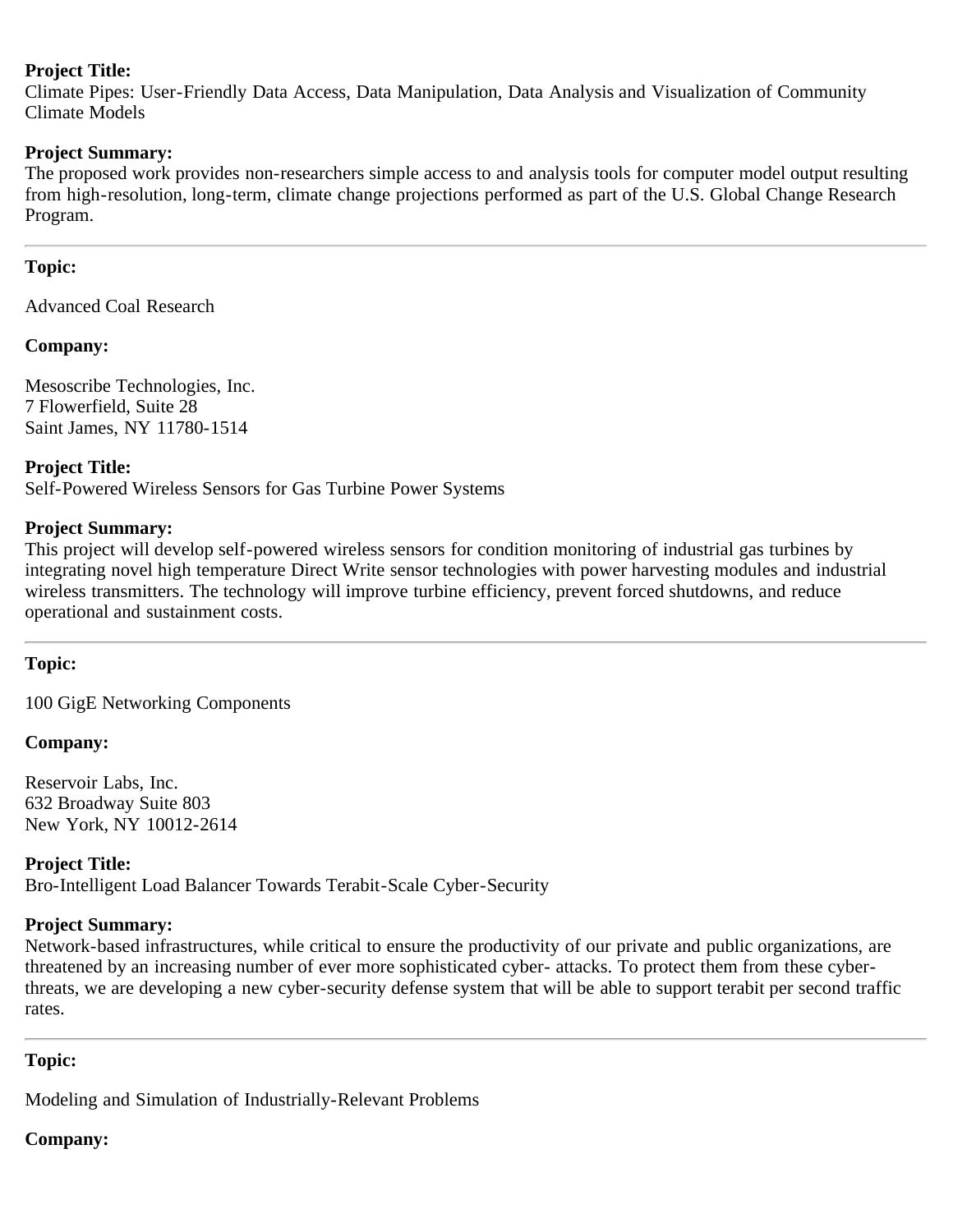Simmetrix Inc 10 Executive Park Dr. Clifton Park, NY 12065-5630

### **Project Title:**

Reliable Parallel Electromagnetic Simulations on High-Order Unstructured Meshes (38A)

### **Project Summary:**

This project will provide simulation automation tools for the application of a new generation simulation technologies which represent the only viable means of reliably providing the high accuracy results needed for design of critical systems. These tools will be applied to electromagnetic design problems ranging from threat detection, to antenna design, to wireless device design, to the treatment of cancer, to billion dollar high-energy scientific accelerators.

# **Ohio**

## **Topic:**

Accelerator Technology for the International Linear Collider

### **Company:**

Euclid Techlabs, LLC 5900 Harper Rd. Suite 102 Solon, OH 44139-1866

#### **Project Title:**

High Power Rf Testing Of A 3-Cell Superconducting Traveling Wave Accelerating Structure

#### **Project Summary:**

This project will design and demonstrate a prototype of a new kind of superconducting\particle accelerator. This device could significantly reduce the cost of the International Linear Collider

#### **Topic:**

Radio Frequency (RF) Devices and Components for Accelerator Facilities

## **Company:**

Euclid Techlabs, LLC 5900 Harper Rd. Suite 102 Solon, OH 44139-1866

## **Project Title:**

Chirped Electron Bunch Energy Compensation For An X-Ray Light Source

# **Project Summary:**

Accelerators used by DoE for nuclear-physics research require huge amounts of electrical power. The proposed grant will develop a high-efficiency power amplifier that is adaptable to many applications and will significantly reduce electricity consumption, thus reducing operating costs, importation of foreign petroleum, pollution, and greenhouse-gas emissions.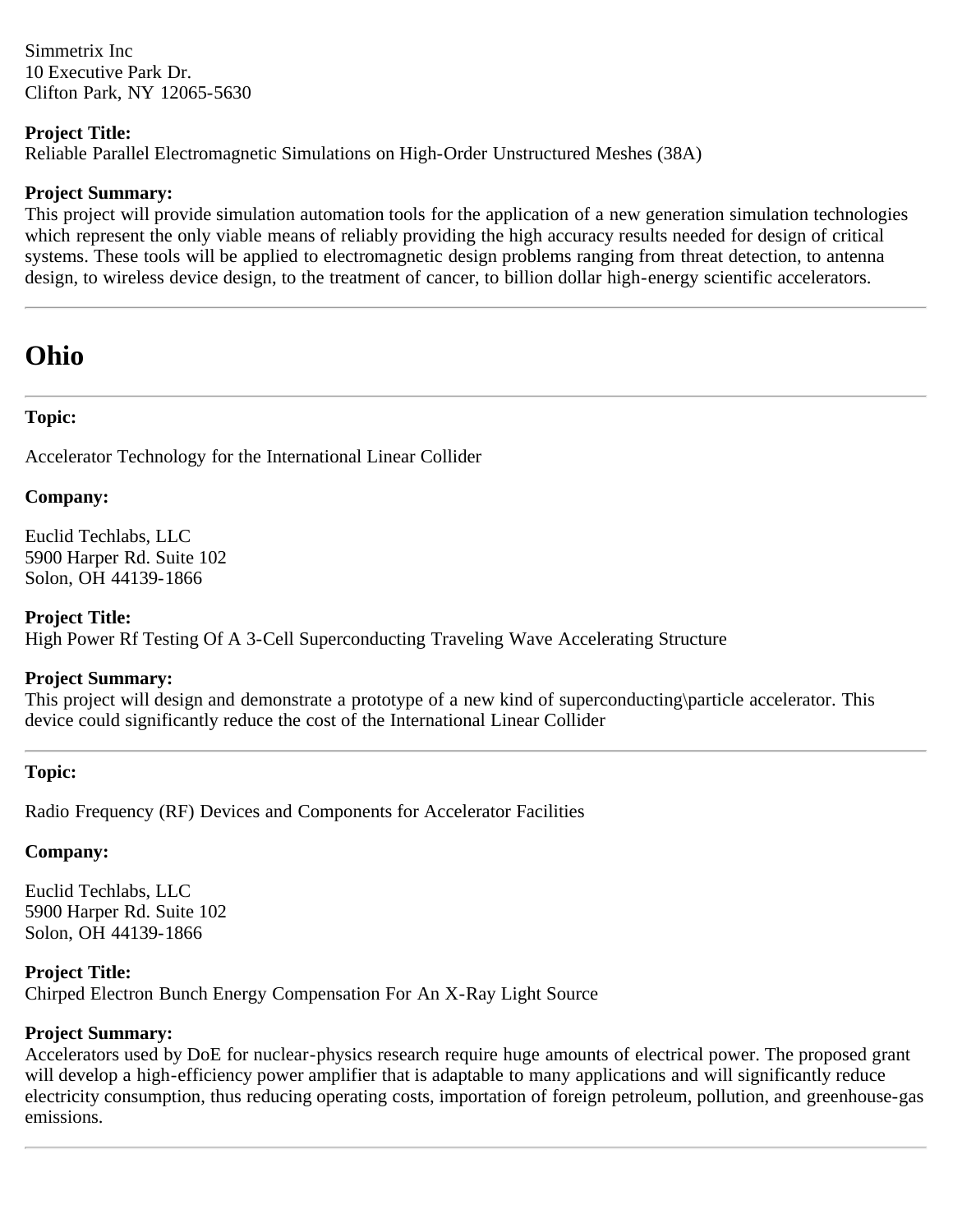## **Topic:**

Radio Frequency Accelerator Technology for High Energy Accelerator and Colliders

## **Company:**

Euclid Techlabs, LLC 5900 Harper Rd. Suite 102 Solon, OH 44139-1866

**Project Title:** A New Conical Half-Wave Superconducting Cavity

## **Project Summary:**

We propose to design a new kind of superconducting cavity that reduces cost by occupying less space in a proton accelerator. This device will be useful not only as a component of accelerators for basic research but also for the transmutation of nuclear waste

## **Topic:**

Radio Frequency Accelerator Technology for High Energy Accelerator and Colliders

## **Company:**

Euclid Techlabs, LLC 5900 Harper Rd. Suite 102 Solon, OH 44139-1866

## **Project Title:**

High Gradient Test of a Standing Wave Dielectric Loaded Accelerating Structure

#### **Project Summary:**

An ultra-high gradient (acceleration rate) is preferred for cost and other reasons in future high energy collider designs. The standing wave Dielectric Loaded Accelerating (DLA) structure proposed for this project has a unique possibility of achieving a very high gradient with a low Rf power requirement.

## **Topic:**

Advanced Sources for Accelerator Facilities

# **Company:**

Hyper Tech Research, Inc 539 Industrial Mile Road Columbus, OH 43228-2412

# **Project Title:**

Nb3Sn Wound Superconducting Undulators for Synchrotron Light Sources

# **Project Summary:**

The research is directed towards the development of improved superconducting undulators, the devices that convert the energy of a dedicated synchrotron's electron beam into short wavelength light or x-rays. The research will lead to the emergence of improved light (or "photon") sources for use in materials research, industry, and medicine. For example, this includes the processing of semiconductor chips for computers, determining the age of materials through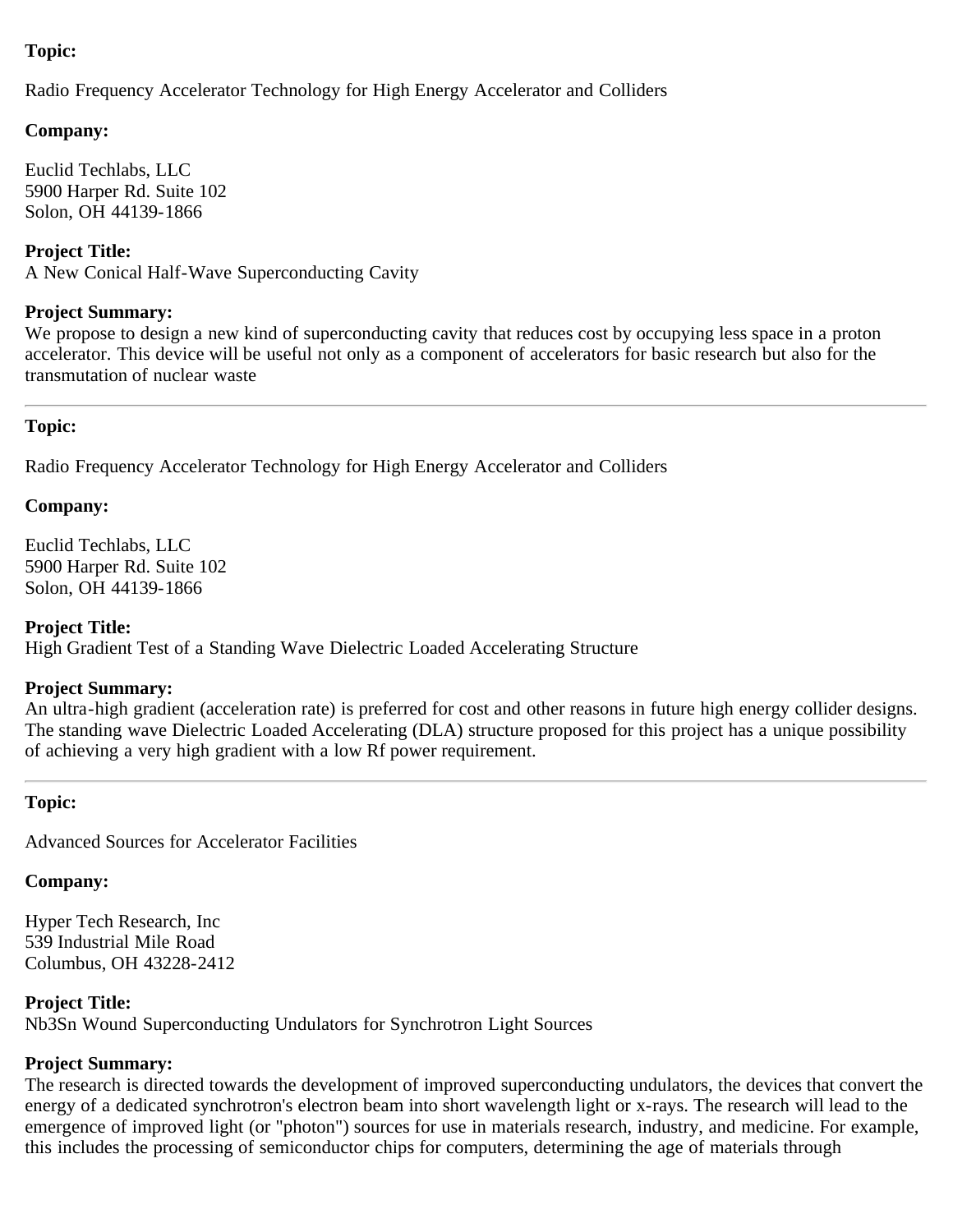radiocarbon dating, sterilizing medical equipment and food products and the diagnosing and treatment of cancer.

### **Topic:**

Nuclear Physics Instrumentation. Detection Systems and Techniques

#### **Company:**

Integrated Sensors, LLC 2403 Evergreen Road Ottawa Hills, OH 43606-2323

**Project Title:** High-Performance Plasma Panel Based Micropattern Detector

#### **Project Summary:**

A low mass, position sensitive, fast, charged particle radiation detector is proposed for a variety of applications in nuclear physics including low to medium energy ion beam research. Integrated Sensors is teamed on this project with the Physics Division at Oak Ridge National Laboratory and the Physics Department at the University of Michigan.

## <span id="page-27-0"></span>**Topic:**

Innovative Solar Power: Lowering The Cost of Novel Photovoltaics, Solar Designs for Desalination, and Distributed Concentrating Solar Power

### **Company:**

Xunlight 26 Solar, LLC 3145 Nebraska Ave. Toledo, OH 43607-3102

**Project Title:** Transparent, Flexible CdTe Modules for High Efficiency Tandem PV

#### **Project Summary:**

This project will make 1'x4' prototype flexible solar modules using carbon nanotubes and ultrathin semiconductor layers. The project will deliver flexible see-through solar modules, help maintain U.S. leadership in photovoltaics technology, and lower the cost of clean, renewable electricity generation.

# <span id="page-27-1"></span>**Oklahoma**

## **Topic:**

Advanced Separations Chemistry Tools

# **Company:**

Microchem Solutions 212 Tisbury Road Norman, OK 73071-7178

# **Project Title:**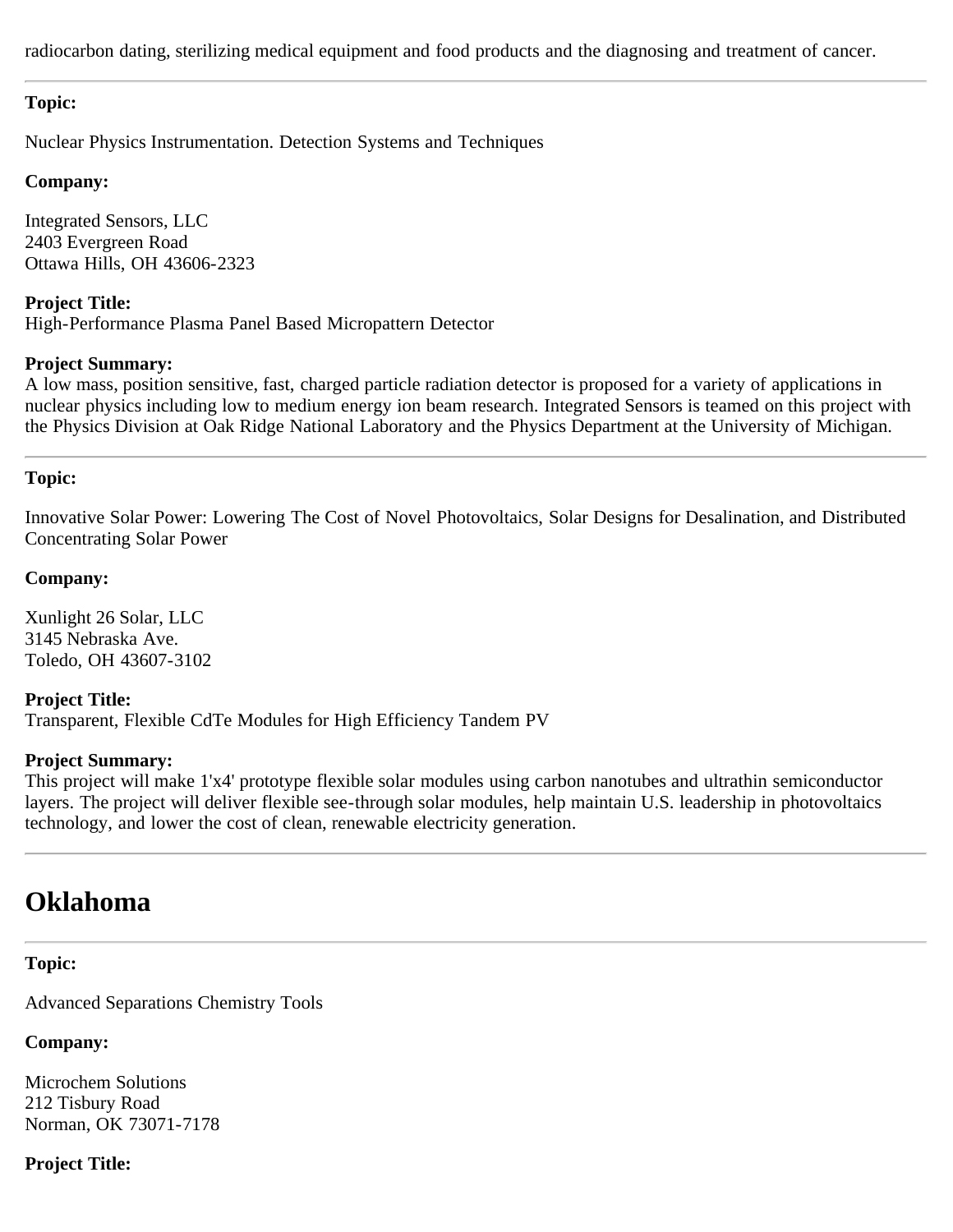### High Pressure Open Channel Electroosmotic Pump

#### **Project Summary:**

Miniaturized high-pressure liquid chromatography (HPLC) has a wide range of applications. A problem toward miniaturized HPLC is the lack of a high-pressure micropump. In this project, we will develop a high-pressure micropump to address this problem.

# **Oregon**

### **Topic:**

Advanced Cooling And Waste Heat Recovery Technologies

### **Company:**

Architectural Applications LLC 4109 NE Davis Street Portland, OR 97232-3444

**Project Title:** Building-Integrated Heat and Moisture Exchange-Engineering Development and Field Demonstration

#### **Project Summary:**

This technology is a large-scale, membrane-based heat and moisture exchanger that works efficiently by virtue of its large scale. The large size is accommodated by integrating it into the building wall systems, where it provides additional benefit as a highly improved insulator.

#### **Topic:**

Technologies Related to Energy Storage for Electric Drive Vehicles

#### **Company:**

Onto Technology, LLC 63221 Service Road Suite 6/F Bend, OR 97701-8740

**Project Title:** Advanced Battery Recycling

#### **Project Summary:**

This project develops environmentally friendly processes for recycling batteries from portable electronics or electric vehicles. The technology developed will reduce manufacturing costs and be foundational for jobs supporting the nation's sustainability and energy independence.

## <span id="page-28-0"></span>**Topic:**

High-Speed Electronic Instrumentation for Data Acquisition and Processing

## **Company:**

Voxtel, Inc.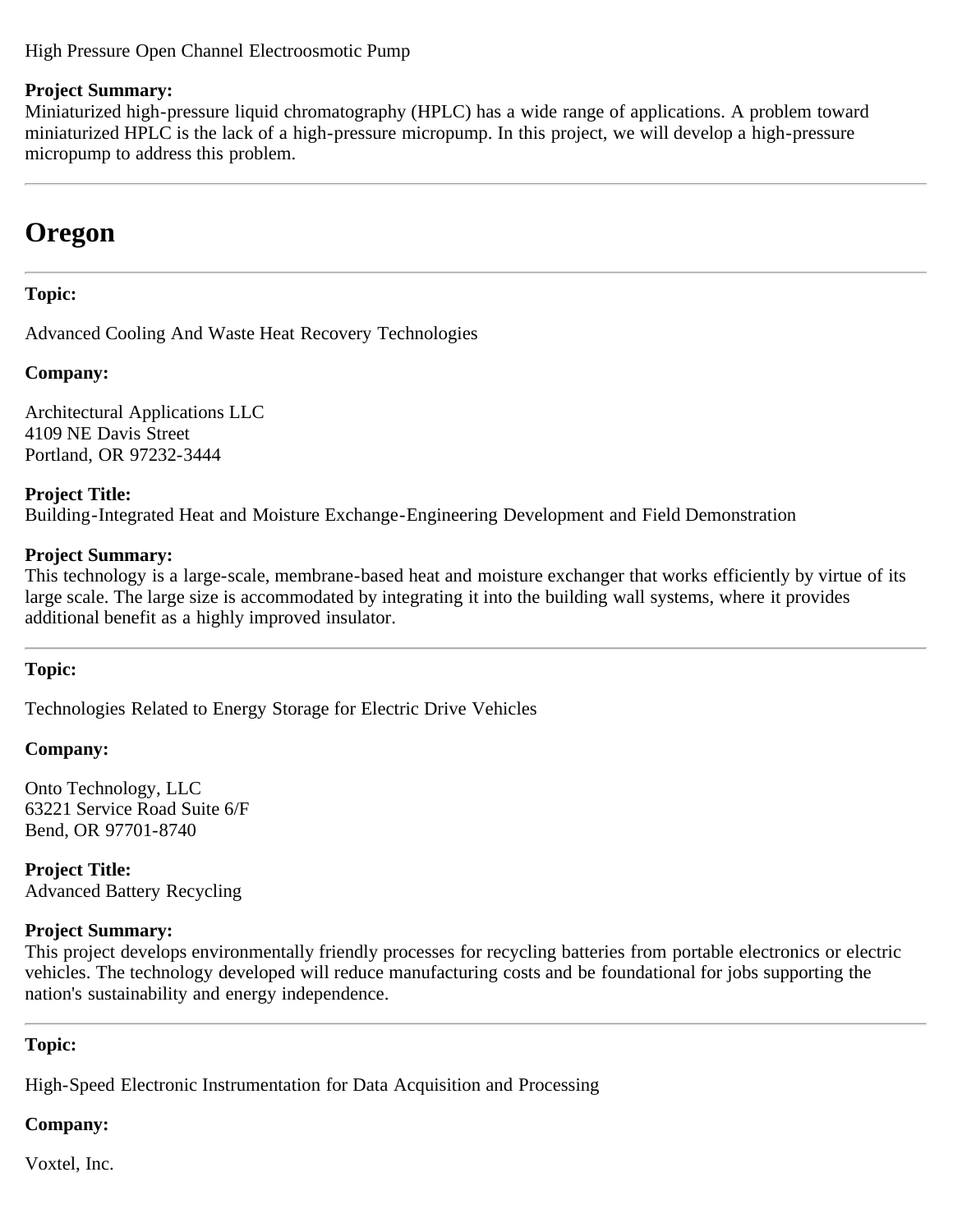15985 NW Schendel Avenue Beaverton, OR 97006-6703

### **Project Title:**

Wafer-Scale Geiger-mode Silicon Photomultiplier Arrays Fabricated Using Domestic CMOS Fab

### **Project Summary:**

A single-photon-sensitive detector technology, manufactured using domestic CMOS suppliers, will be made available to system developers using 3D circuit stacking technology to configure high-performance detector arrays.

# **Pennsylvania**

### **Topic:**

Radio Frequency (RF) Devices and Components for Accelerator Facilities

### **Company:**

Advanced Cooling Technologies, Inc. 1046 New Holland Ave Lancaster, PA 17601-5606

**Project Title:** Passivation Coatings for RF Power Devices

#### **Project Summary:**

A core technology is proposed for improved corrosion resistance in water cooled radio frequency devices. An innovative approach to deposit highly uniform ceramic coatings will significantly extend operation lifetime, thus decreasing maintenance costs and downtime of DOE accelerator facilities

## **Topic:**

Energy Efficient Membranes for Industrial Applications

## **Company:**

Media And Process Technology Inc 1155 William Pitt Way Pittsburgh, PA 15238-1368

**Project Title:** An Industrial Membrane System Suitable for Distributed Used Oil Re-Refining

#### **Project Summary:**

This waste oil re-refining technology can be used to produce high quality lubricant from waste oils thereby reducing crude oil imports, reducing air pollution and GHG emission, and creating new jobs.

## <span id="page-29-0"></span>**Topic:**

Radio Frequency Accelerator Technology for High Energy Accelerator and Colliders

# **Company:**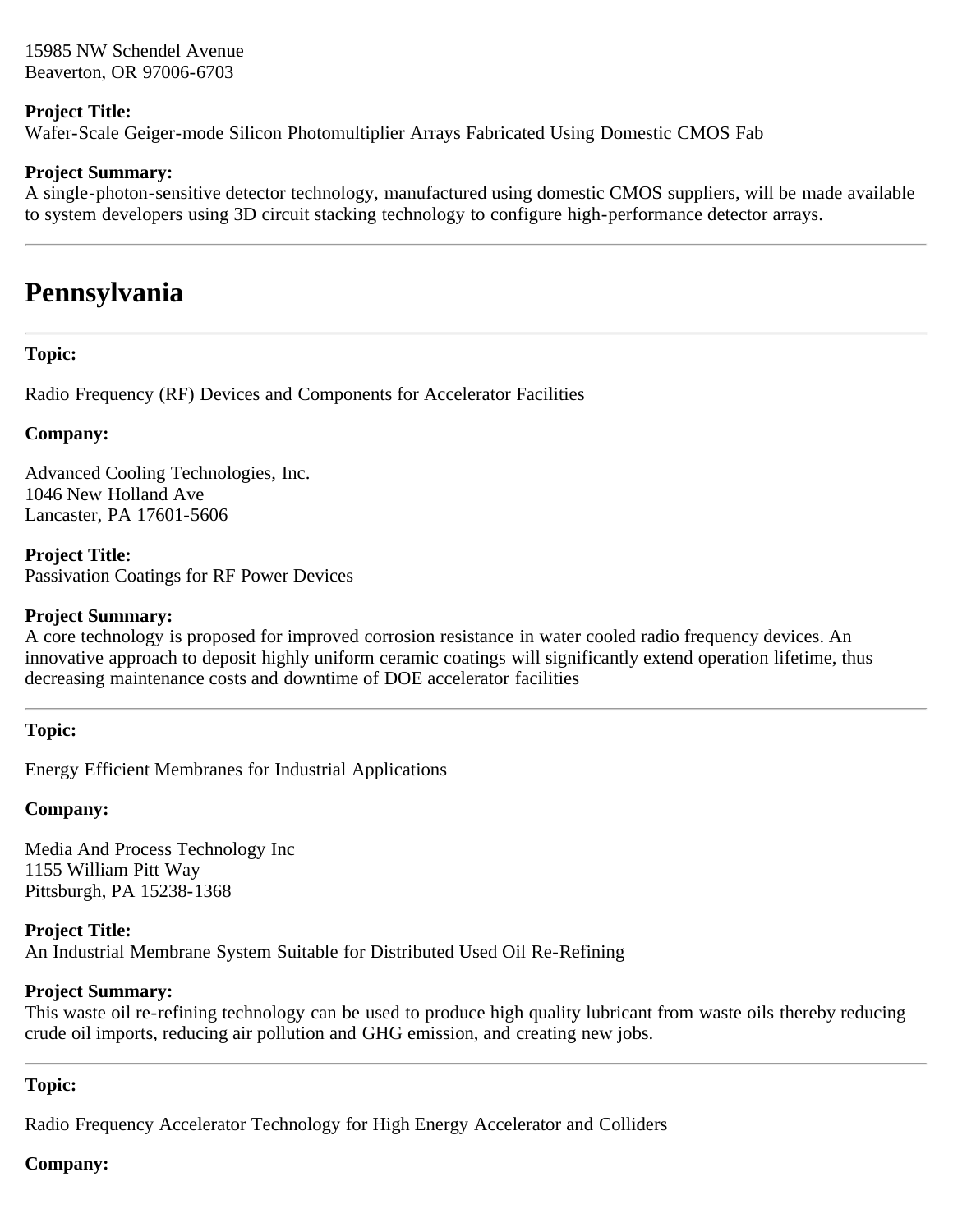Strategic Polymer Sciences, Inc 200 Innovation Blvd State College, PA 16803-6602

#### **Project Title:**

Unconventional Compact Wound Glass Capacitors for Pulsed Power System in RF Accelerators

### **Project Summary:**

This program will develop high performance energy storage glass capacitors with ultrahigh energy density, high reliability, and low cost. The advanced capacitors can be used in military pulsed power weapon systems, medical defibrillators, hybrid electric vehicles, wind turbine, and photovoltaic panels.

# <span id="page-30-0"></span>**South Carolina**

### **Topic:**

Hydrogen and Fuel Cells

#### **Company:**

Tetramertechnologies, LLC. 657 South Mechanic Street Pendleton, SC 29670-

#### **Project Title:**

New High Performance Water Vapor Membranes To Improve Fuel Cell Balance of Plant Efficiency and Lower Costs

#### **Project Summary:**

This project's new water vapor membrane technology will create 20 high paying jobs in South Carolina while helping the US lower it's dependence on foreign oil. Already growing modestly in the US, the fuel cell commercial enterprise will be accelerated with the higher performance and lower costs targeted in Phase II.

# **Tennessee**

#### **Topic:**

Advanced Technologies for Nuclear Energy

#### **Company:**

Analysis And Measurement Services Corporation 9119 Cross Park Drive Knoxville, TN 37923-4505

#### **Project Title:**

Rod Control System On-Line Condition Monitoring and Advanced Diagnostics for Existing and Next Generation Nuclear Power Plants

#### **Project Summary:**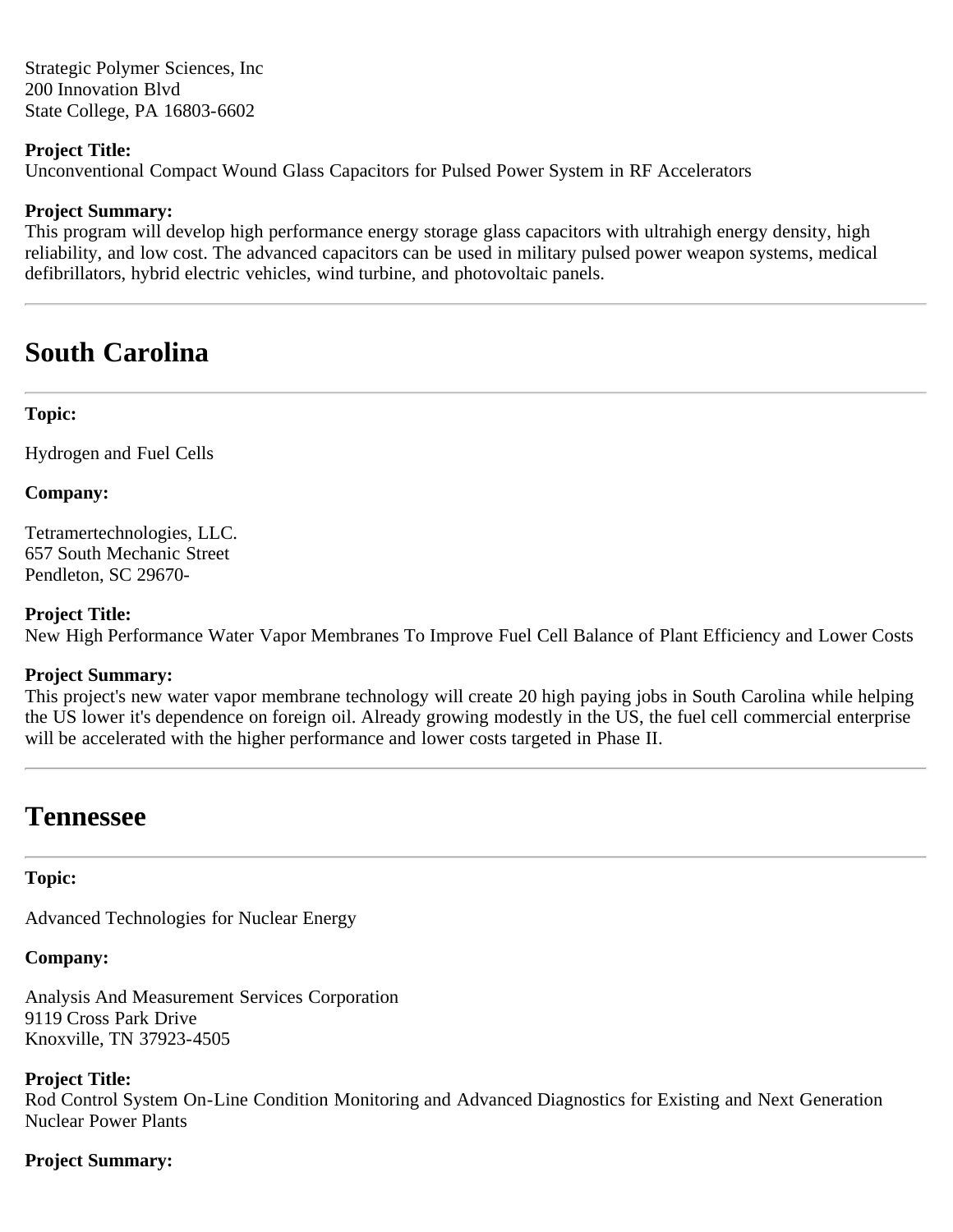This project offers to enhance the rod control systems of nuclear reactors with diagnostic capabilities to provide continuous monitoring and automated system health assessment. This technology can prevent unplanned reactor trips and shorten refueling outage times which will help provide safe and reliable power to the general public.

## **Topic:**

Smart Facilities and Green Networks

## **Company:**

Enhanced Systems Consulting, Inc. 3201 Hanover Road Johnson State TN 37604-1463

## **Project Title:**

Dynamically Controlled Electric Demand Management System

## **Project Summary:**

Variable electric demands force costly inefficiencies and risks to the nation's electric grid. DCEDMS is a systematic software solution that monitors and manages electricity distribution by synchronizing and balancing generation and consumption with scalable, secure and sustainable smart grid technologies.

### <span id="page-31-0"></span>**Topic:**

Nuclear Physics Instrumentation. Detection Systems and Techniques

## **Company:**

Phds Co. 3011 Amherst Road Knoxville, TN 37921-3713

## **Project Title:**

Thin-Window P-Type Point-Contact Germanium Detectors for Rare Particle Detection 45c

## **Project Summary:**

The DOE Office of Nuclear Physics requires larger, more sensitive and lower cost detectors for rare-particle detection experiments. The new variety of germanium detectors being developed will provide a new generation of improved detectors for this critical DOE mission and for the detection of radioactive materials in general.

# **Texas**

## **Topic:**

Hydrogen and Fuel Cells

# **Company:**

Applied Nanotech, Inc. 3006 Longhorn Blvd, Ste 107 Austin, TX 78758-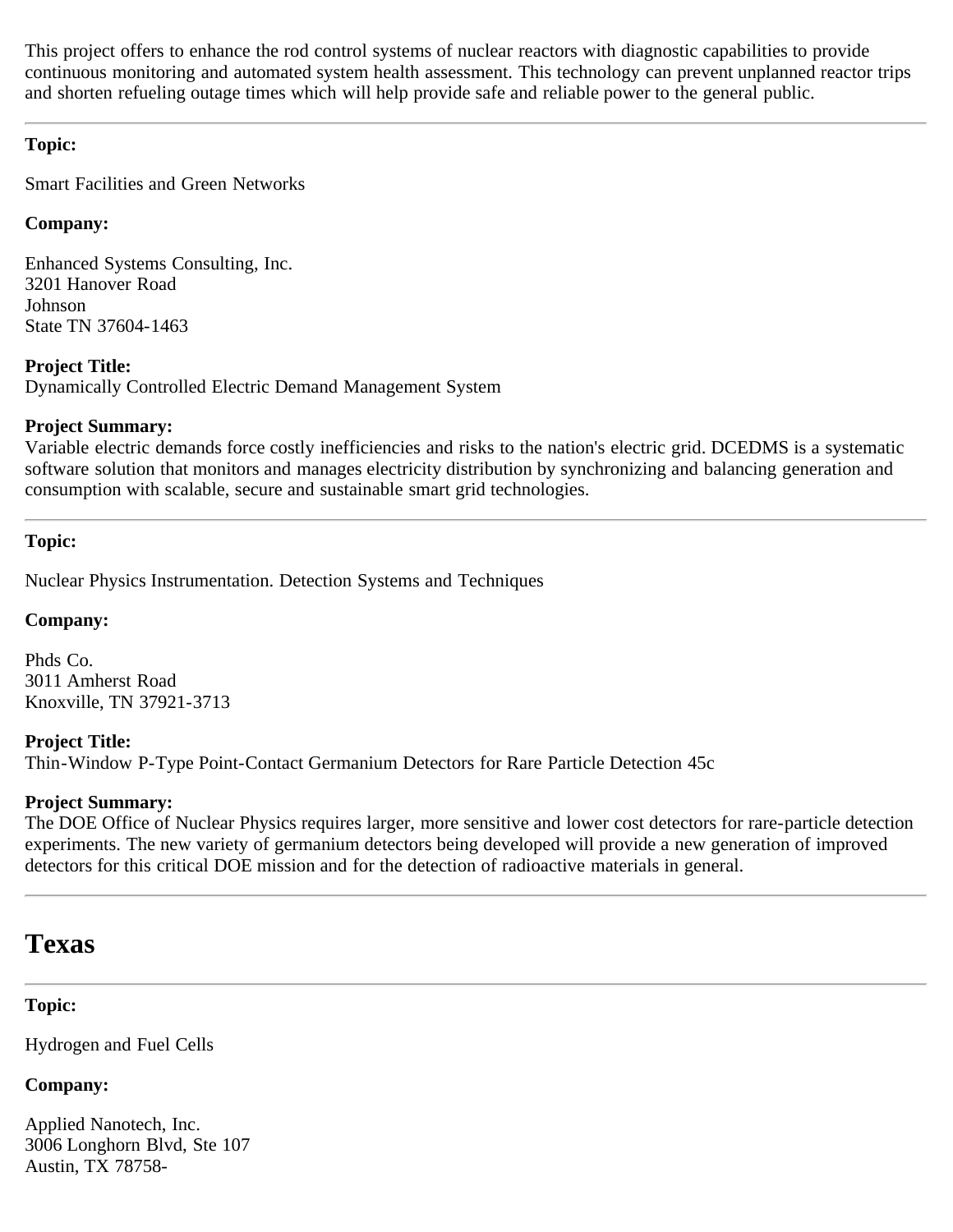## **Project Title:**

Ultra Lightweight High Pressure Hydrogen Fuel Tanks Reinforced with Carbon Nanotubes

#### **Project Summary:**

Carbon fiber is very expensive, ranging from \$20-\$50 per kilogram. This work will develop technologies that will reduce the dependence on carbon fiber material needed in CFRP tanks through CNT reinforcement. Using nanoreinforcement upon the composite resin matrix will result in a reduced amount of required carbon fiber for CFRP tanks while making them more light-weight and efficient.

### **Topic:**

Nuclear Physics Isotope Science and Technology

### **Company:**

Isotherapeutics Group LLC 1004 S. Velasco Angleton, TX 77515-5250

**Project Title:** High Specific Activity Sm-153 by Post Irradiation Isotope Separation

#### **Project Summary:**

Development of promising cancer therapies is being hindered by the lack of suitable radioisotopes. This project aims to demonstrate that samarium-153 can be produced in high specific activity form by electromagnetic separation. Successful deployment of the technology could enable the creation of a new generation of targeted cancer therapies.

#### **Topic:**

High Energy Physics Computer Technology

#### **Company:**

Semantic Designs Inc. 13171 Pond Springs Road Austin, TX 78729-7102

**Project Title:** Refactor++: Automated Support for Program Enhancements

#### **Project Summary:**

Scientific understanding of physics, drugs, biochemistry, and also engineering, is held back by the inability of scientists and engineers to organize the millions of lines of code that supercomputers will run for continuing experimentation. This work will harness automated programming methods and supercomputing itself to enable users to reshape their C++ software into more pliable forms.

## <span id="page-32-0"></span>**Topic:**

High-Field Superconductor and Superconducting Magnet Technologies for High Energy Particle Colliders

## **Company:**

Shear Form, Inc.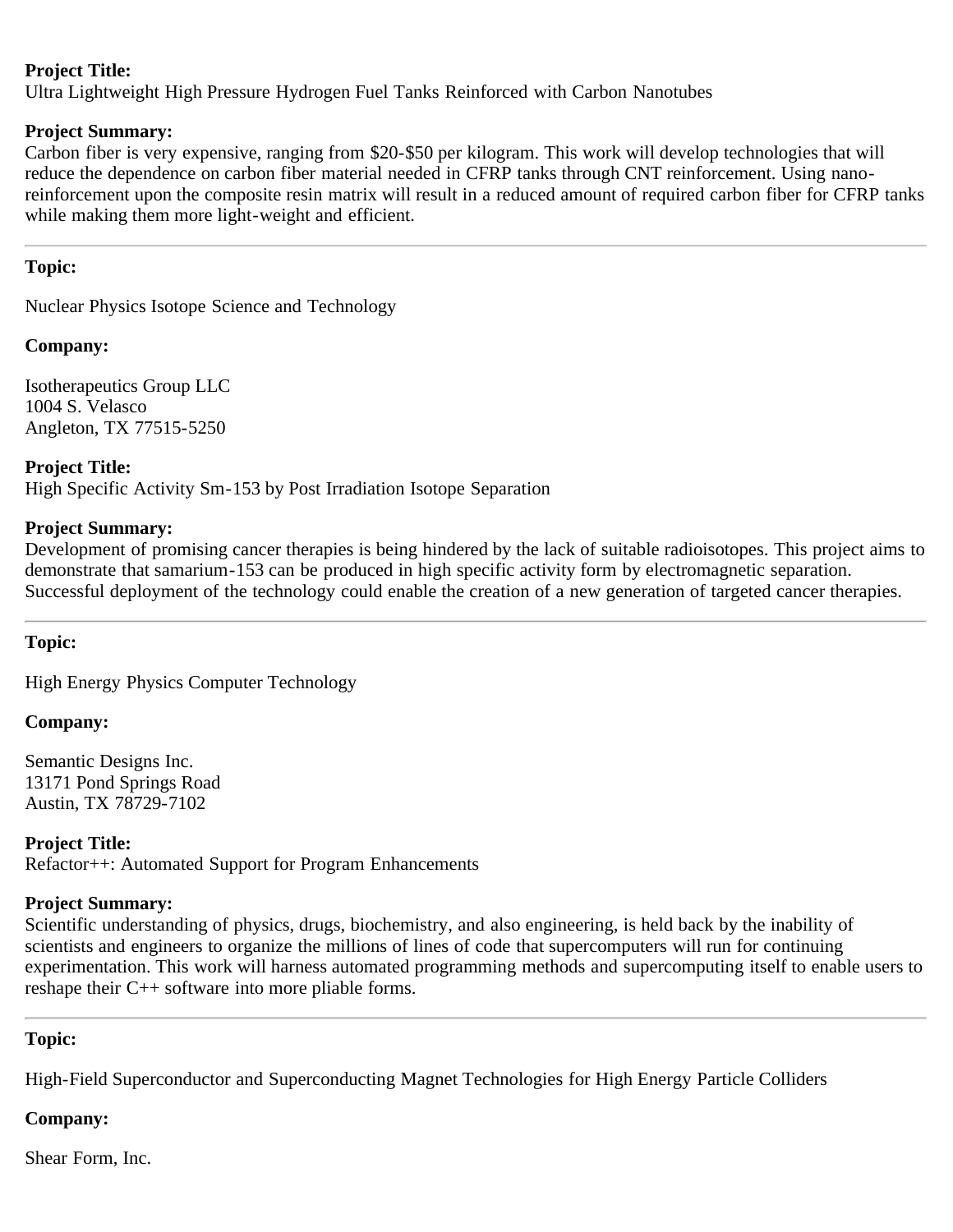207 Dellwood St. Bryan, TX 77801-2520

## **Project Title:**

Tantalum Tube for Diffusion Barriers

## **Project Summary:**

Increased deformability and uniformity in Ta tube used in Nb3Sn superconducting wire will be achieved by an improved materials processing method to refine the microstructure in conductor components. The improved microstructure will be produced in Ta tube by a severe plastic deformation processing method to reduce the average grain size, improve microstructural uniformity, and heal seam-welds, improve material ductility, improve Nb3Sn wire fabrication yield and lower Nb3Sn wire manufacturing costs, and enable improved Nb3Sn superconductor performance (higher current carrying capacity in higher magnetic fields).

# **Utah**

## **Topic:**

Advanced Coal Research

## **Company:**

Materials and Systems Research, Inc. 5395 West 700 South Salt Lake City, UT 84104-4403

## **Project Title:**

Solid Oxide Fuel Cell Cathode Enhancement Through a Vacuum-Assisted Infiltration Technique

## **Project Summary:**

This project provides a viable means for SOFC performance enhancement that furnishes an impetus to commercialization of these highly-efficient environmentally-benign power generation technologies.

# <span id="page-33-0"></span>**Topic:**

Advanced Water Power Technology Development

## **Company:**

Oscilla Power, Inc. 419 Wakara Way Suite 207C Salt Lake City, UT 84108-3506

## **Project Title:**

Reliability Enhancement and Preliminary Ocean Demonstration of Low Cost Wave Energy Harvester

## **Project Summary:**

Carbon fiber is very expensive, ranging from \$20-\$50 per kilogram. This work will develop technologies that will reduce the dependence on carbon fiber material needed in CFRP tanks through CNT reinforcement. Using nanoreinforcement upon the composite resin matrix will result in a reduced amount of required carbon fiber for CFRP tanks while making them more light-weight and efficient.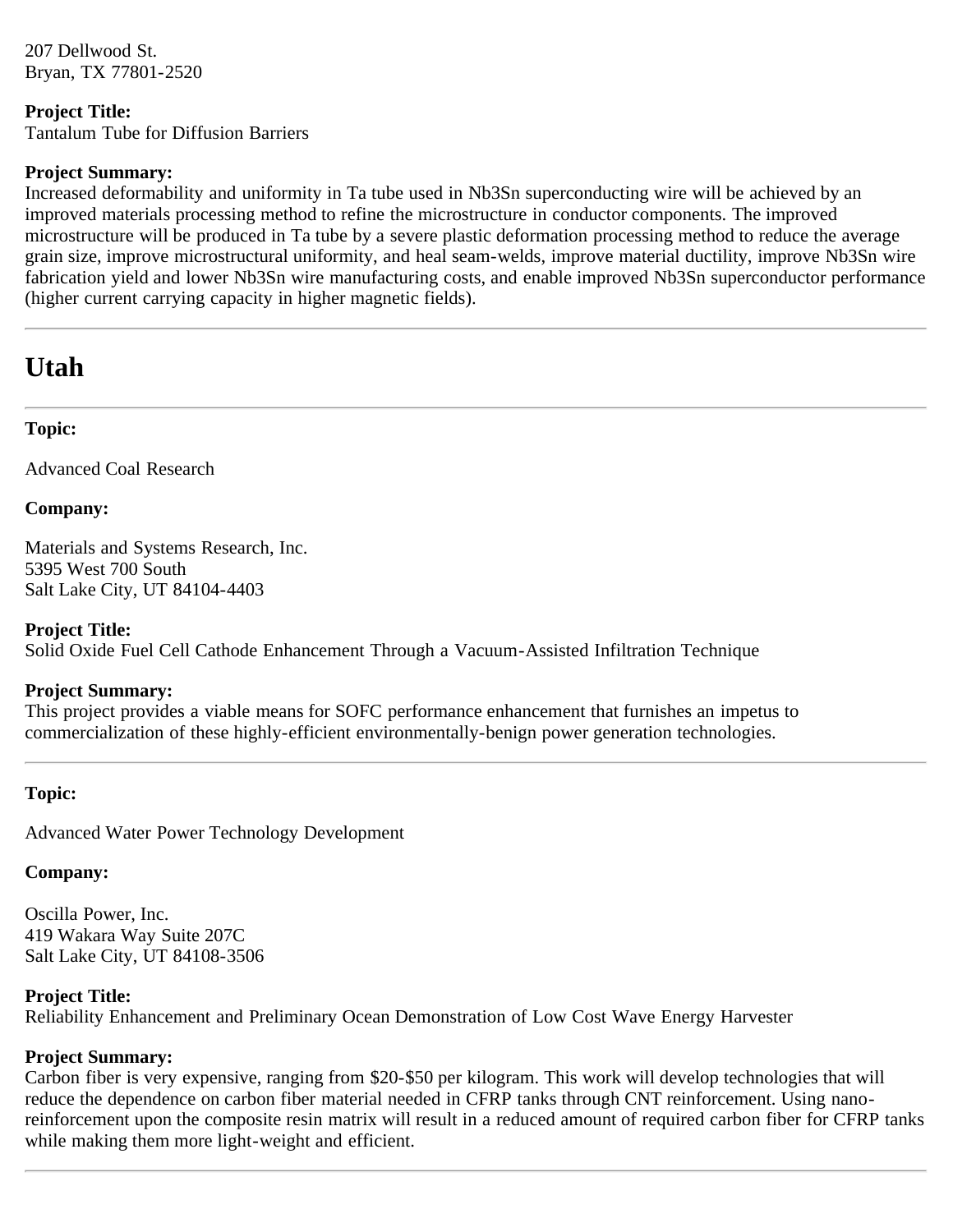# **Vermont**

## **Topic:**

Advanced Concepts and Technology for High Intensity Accelerators

## **Company:**

Green Mountain Radio Research Company 77 Vermont Avenue Colchester, VT 05446-3121

**Project Title:** Topic 60c - High-efficiency power amplifiers for Project X, Phase II

### **Project Summary:**

This project will develop a high-efficiency power amplifier that is adaptable to many applications and will significantly reduce electricity consumption, thus reducing operating costs, importation of foreign petroleum, pollution, and greenhouse-gas emissions.

## <span id="page-34-0"></span>**Topic:**

Radio Frequency (RF) Devices and Components for Accelerator Facilities

### **Company:**

Green Mountain Radio Research Company 77 Vermont Avenue Colchester, VT 05446-3121

**Project Title:** High-Power High-Efficiency Power Amplifiers for Synchrotron Light Sources

#### **Project Summary:**

Accelerators used by DoE for nuclear-physics research require huge amounts of electrical power. The proposed grant will develop a high-efficiency power amplifier that is adaptable to many applications and will significantly reduce electricity consumption, thus reducing operating costs, importation of foreign petroleum, pollution, and greenhouse-gas emissions.

# **Virginia**

## **Topic:**

Advanced Concepts and Technology for High Energy Accelerators

# **Company:**

Fm Technologies, Inc. 4431-H Brookfield Corporate Dr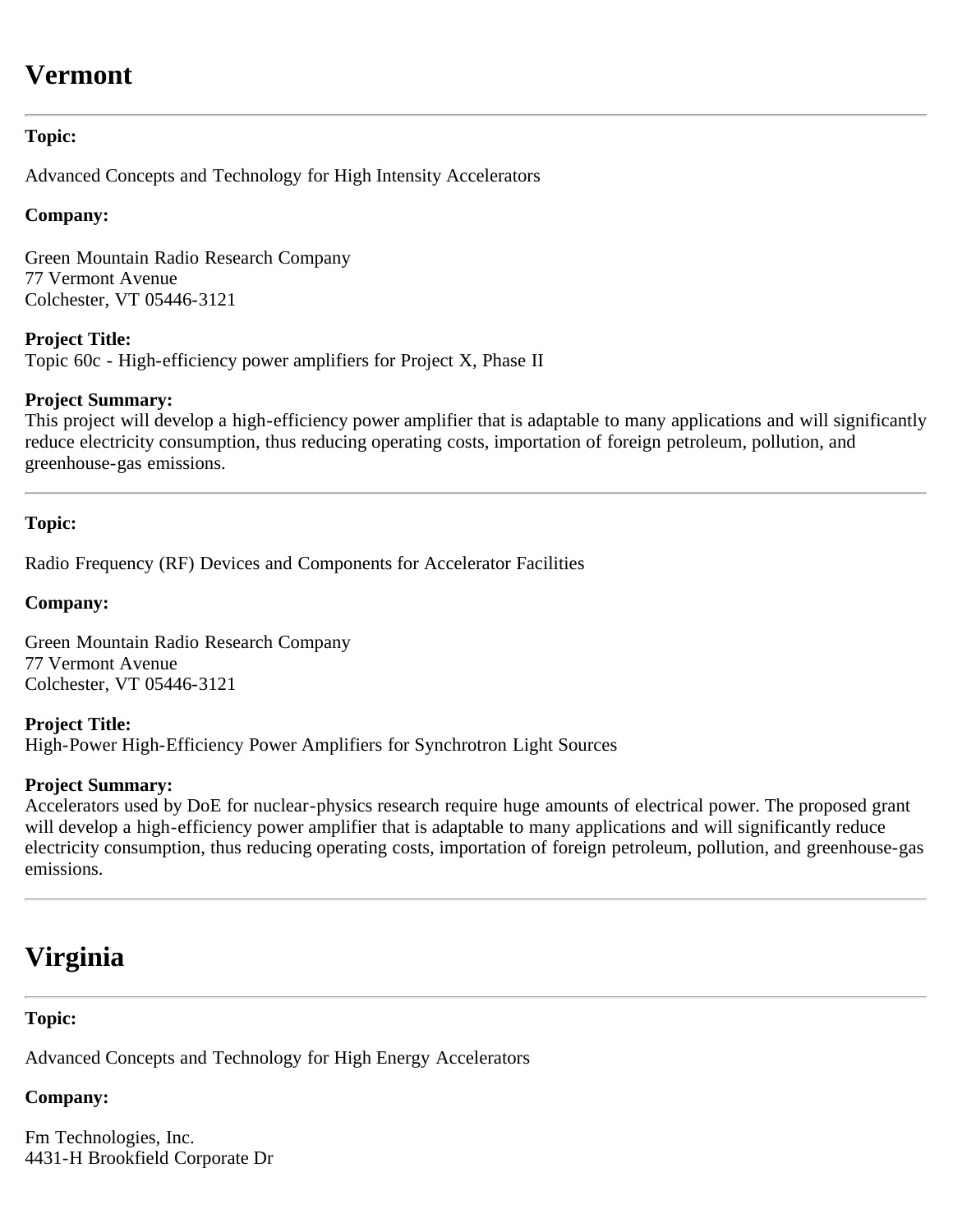Chantilly, VA 20151-1691

#### **Project Title:**

X-Band Bunched Electron Injector

#### **Project Summary:**

This program will develop a high efficiency radio-frequency accelerator and high frequency klystron that will provide a high power source suitable for many applications. Of particular importance are medical cancer therapy linacs, sterilization and research injectors. Both accelerators and klystron sources will be more compact, more energy efficient, last longer, and provide improved cancer therapy treatment.

### <span id="page-35-0"></span>**Topic:**

Fusion Science and Technology

### **Company:**

Virginia Diodes, Inc. 979 Second Street SE Charlottesville, VA 22902-6172

## **Project Title:**

Robust and Reliable Receivers for the ITER ECE System

#### **Project Summary:**

This project will develop new technologies that are critical for the US contribution to the multi-billion dollar international ITER experiment; which will show that fusion can be used to generate useful electrical power. VDI unique millimeter-wave and terahertz technology will be extended to supply a high frequency receiver system that is required for the ITER diagnostic instruments.

# **Washington**

#### **Topic:**

Collaboration, Scientific Visualization and Data Understanding

#### **Company:**

Power Info LLC 18819 36th Dr SE Bothell, WA 98012-8843

#### **Project Title:**

A Data-Driven Approach to Interactive Visualization of Power Grids

#### **Project Summary:**

This project will develop a real-time visualization tool to help power grid operators perform mission- critical tasks. Combining decision-supporting analysis with data-driven visualization, the proposed tool is designed to assist operators to perceptually monitor a large number of events, identify harmful threats to grid, and suggests courses of action.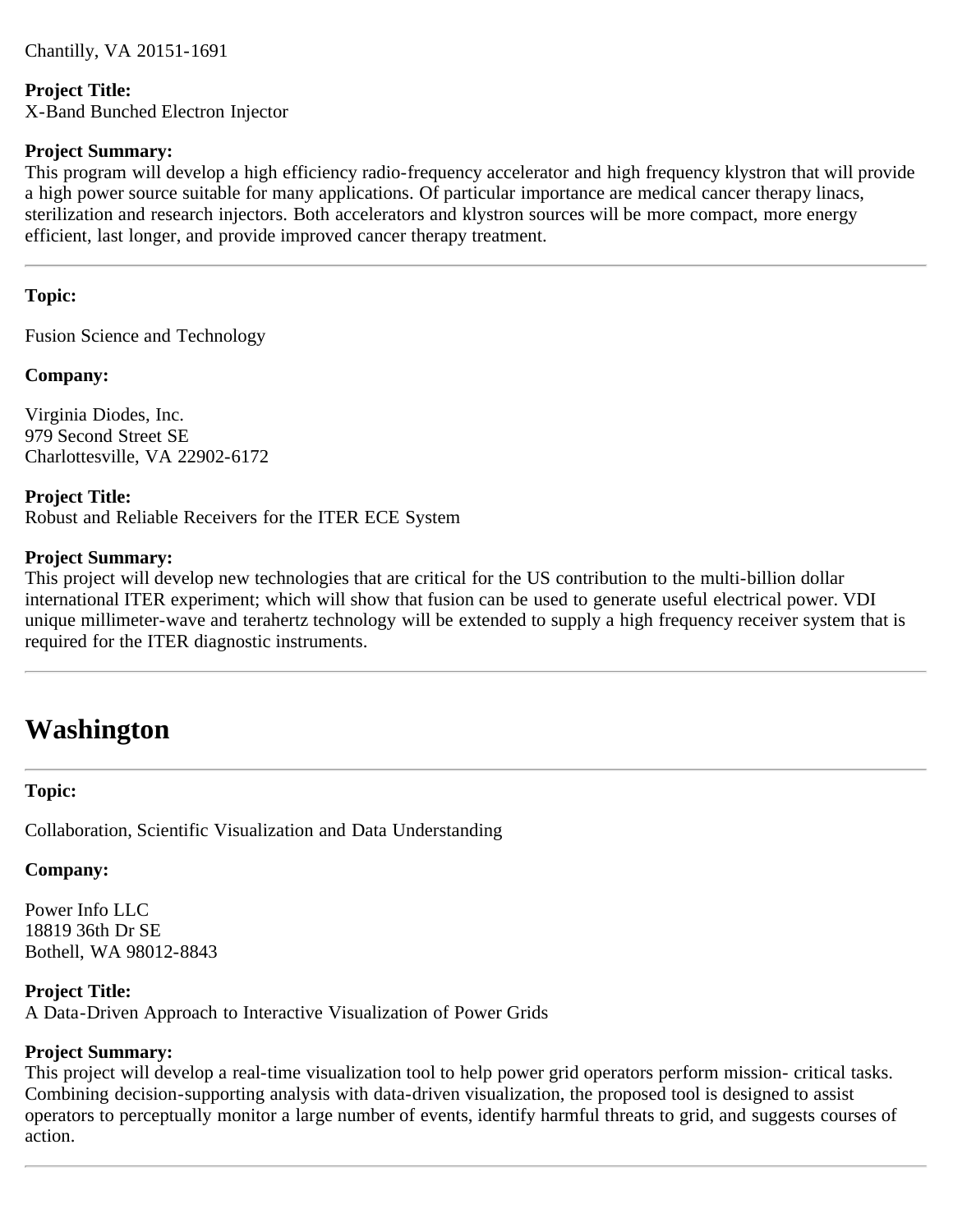# **Topic:**

Fusion Science and Technology

### **Company:**

Eagle Harbor Technologies, Inc. 119 West Denny Way Suite M210 Seattle, WA 98119-4205

### **Project Title:**

High Gain and Frequency Ultra-Stable Integrators for ICC and Long Pulse ITER Applications

### **Project Summary:**

The proposed work seeks to develop an ultra-stable long pulse integrator for the fusion energy community.

### <span id="page-36-0"></span>**Topic:**

High Energy Density Plasmas and Inertial Fusion Energy

### **Company:**

Nlight Photonics Corporation 5408 NE 88th Street, Bldg E Vancouver, WA 98665-0990

### **Project Title:**

High Efficiency kW-Class Semiconductor Laser Bars for Inertial Fusion Energy

#### **Project Summary:**

The current state-of-the-art performance and cost of semiconductor lasers is insufficient to meet the needs of making laser inertial fusion energy commercially viable nLight proposes novel designs of high-power semiconductor lasers to significantly improve price, power, efficiency, and reliability as an essential step towards making fusion energy a practical reality.

## **Topic:**

Instrumentation for Electron Microscopy and Scanning Probe Microscopy

# **Company:**

Hummingbird Precision Machine Co, Dba Hummingbird 8300 28th Ct NE, Unit 200/300 Lacey, WA 98516-7126

# **Project Title:**

Full Pressure Range Environmental Gas Heating Holder for the Transmission Electron Microscope

# **Project Summary:**

This project proposes to develop and commercialize an electron microscope environmental gas specimen holder to give researchers radically improved methods for studying energy materials so as to better understand energy generation and storage processes at the nanometer scale. This in turn should facilitate miniaturization of current energy devices such as batteries and fuel cells.